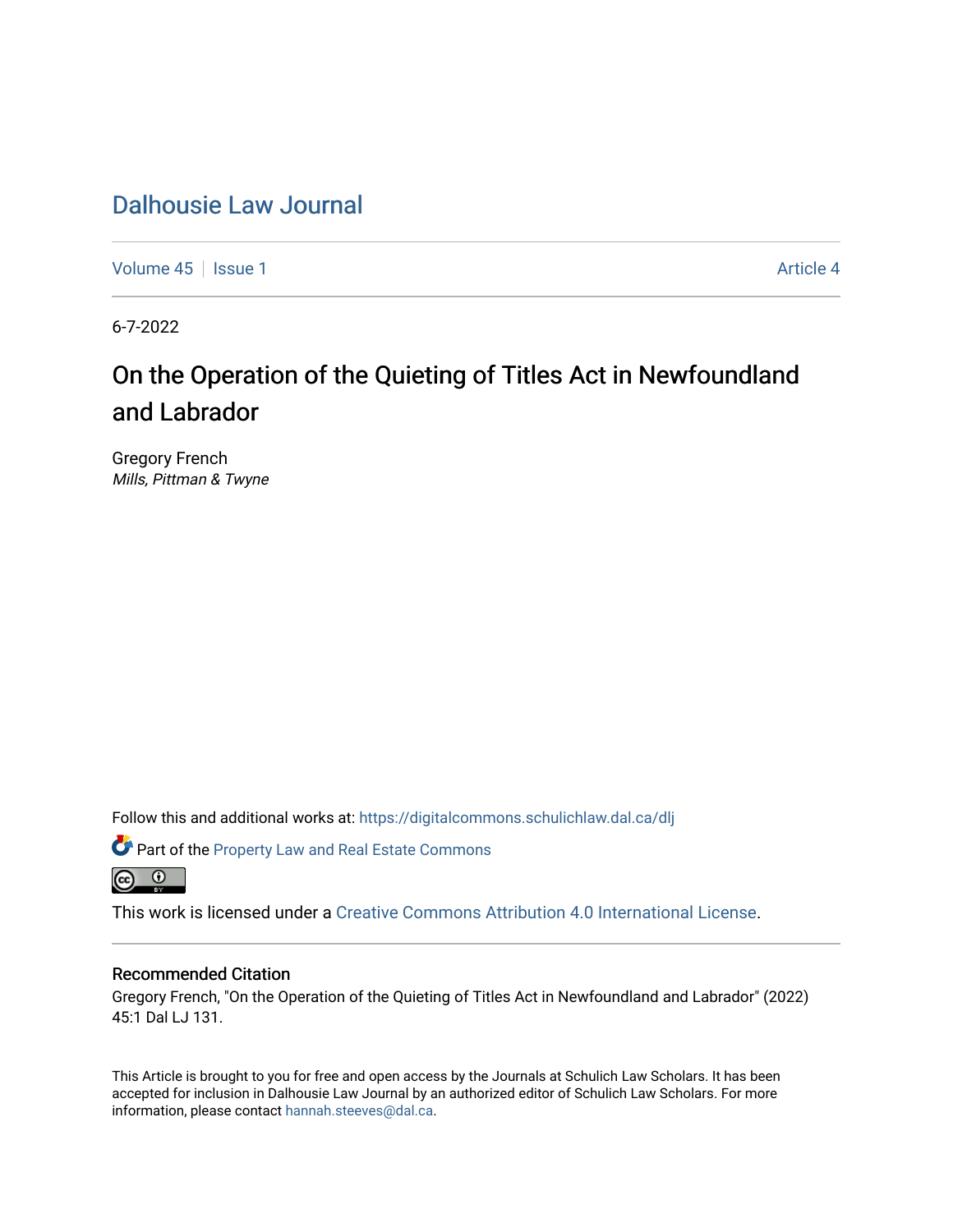Gregory French\* On the Operation of the *Quieting of Titles Act* in Newfoundland and Labrador

*This paper examines the operation of the* Quieting of Titles Act *in Newfoundland and Labrador, and in particular its operation in uncontested matters, from which written decisions do not emanate. Written decisions under the* Quieting of Titles Act*, particularly those at the appellate level, do not accurately reflect the operation of the statute in the uncontested context. This paper examines both reported and unreported decisions under the Act, and compares to Nova Scotia's approach to*  resolving similar land title challenges, to provide clarity on the proper operation of *the Act in practice.*

*Dans le présent article, nous examinons l'application de la* Quieting of Titles Act *de Terre-Neuve-et-Labrador, et en particulier son application dans les affaires non contestées, dont les décisions écrites ne sont pas publiées. Ces décisions*  rendues en vertu de la loi, en particulier celles rendues en appel, ne reflètent *pas fidèlement l'application de la loi dans les situations non contestées. Nous examinons les décisions publiées et non publiées rendues en vertu de cette loi et les comparons à l'approche adoptée par la Nouvelle-Écosse pour résoudre des contestations similaires de titres fonciers, afin de clarifier le fonctionnement de la loi dans la pratique.*

BA (Hons), LLB, barrister and solicitor at Mills, Pittman & Twyne, Clarenville, NL. This paper is a companion work to the author's presentation "Quieting of Titles: An Introduction" (Canadian Bar Association, NL Branch, 27 September 2021). The author acknowledges with graditude the assistance of the Hon Garrett Handrigan of the Supreme Court of Newfoundland and Labrador for his work and research with the presentation, which led to the writing of this paper.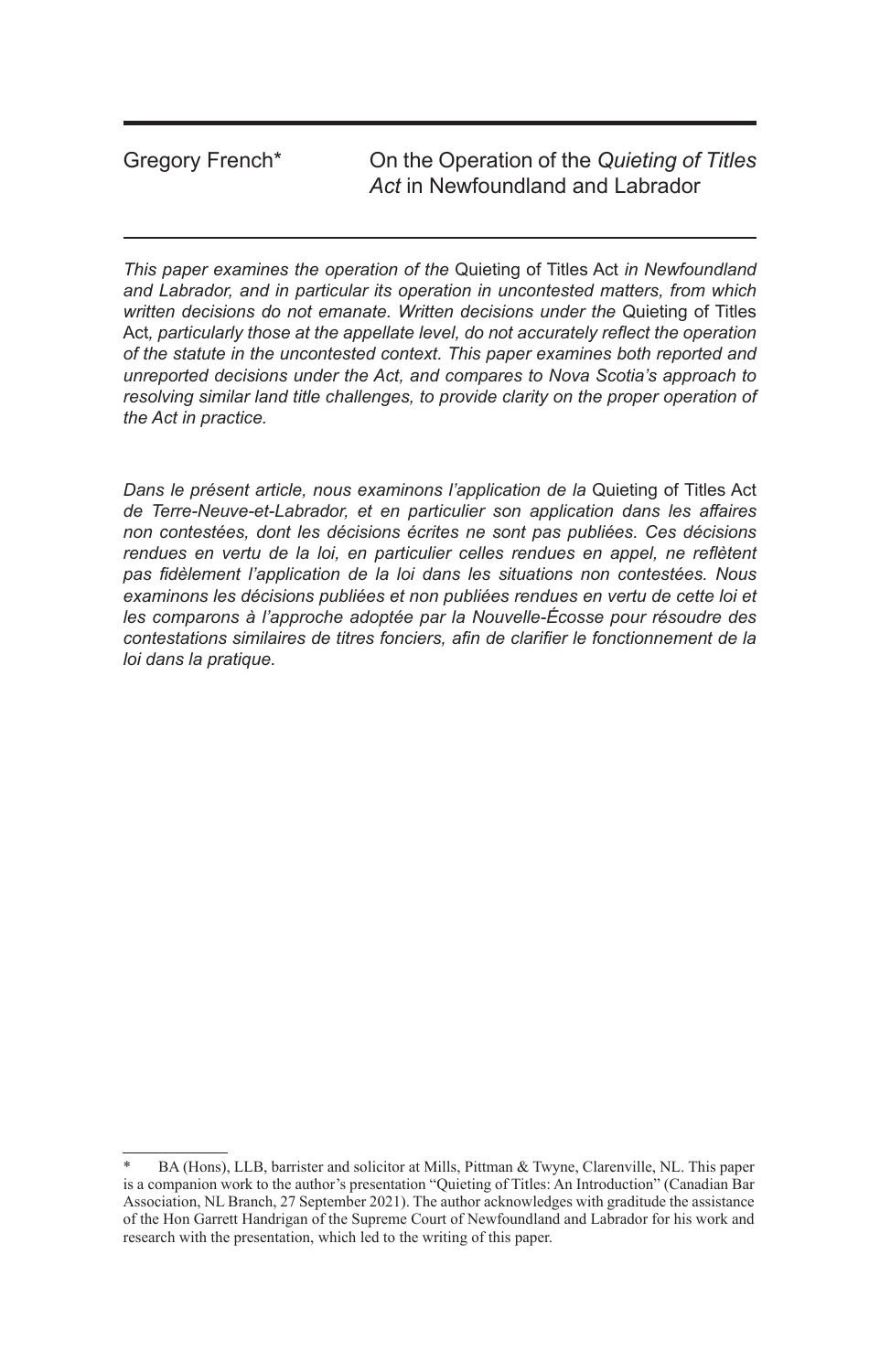# *Introduction*

- I. *The history and purposes of the* Quieting of Titles Act
- II. *Appellate caselaw on the* Quieting of Titles Act: *criticisms and context*
- III. *Uncontested proceedings: putting appellate decisions into context*
	- 1. *The two-stage uncontested process*
	- 2. *A comparative approach:* The Nova Scotia Land Titles Clarification Act
- 3. *Unreported and uncontested outcomes under the* QTA *Conclusion*

# *Introduction*

The *Quieting of Titles Act*<sup>1</sup> in Newfoundland and Labrador provides a mechanism for those with unmarketable land title to obtain certification of their title through the courts. The statute operates in the shadows of the common law: proceedings are begun, and often end, ex parte. There are no reported decisions of successful unchallenged quietings, which constitute the majority of quieting of titles proceedings. Reported caselaw under the *QTA* arises only in contested inter partes proceedings. Decisions of the Court of Appeal dealing with the substance of the Act are rarer, as they arise only when these contested inter partes proceedings are appealed. As a result, the leading cases from the Court of Appeal arise in specific and uncommon circumstances. This gives an inaccurate depiction of the law under the *QTA* that is unrepresentative of the normal operation of the Act in unreported, uncontested proceedings. Part I of this paper explores briefly the history and purposes of the Act. Part II reviews the appellate caselaw, and issues these decisions raise. Part III contextualizes the Court of Appeal jurisprudence within the larger framework of reported and a selection of unreported Supreme Court decisions under the *QTA* to establish the proper operation of the Act. This section also compares the Newfoundland *QTA* process to that under a similar Nova Scotia title

<sup>1.</sup> RSNL 1990, c Q-3 [*QTA*].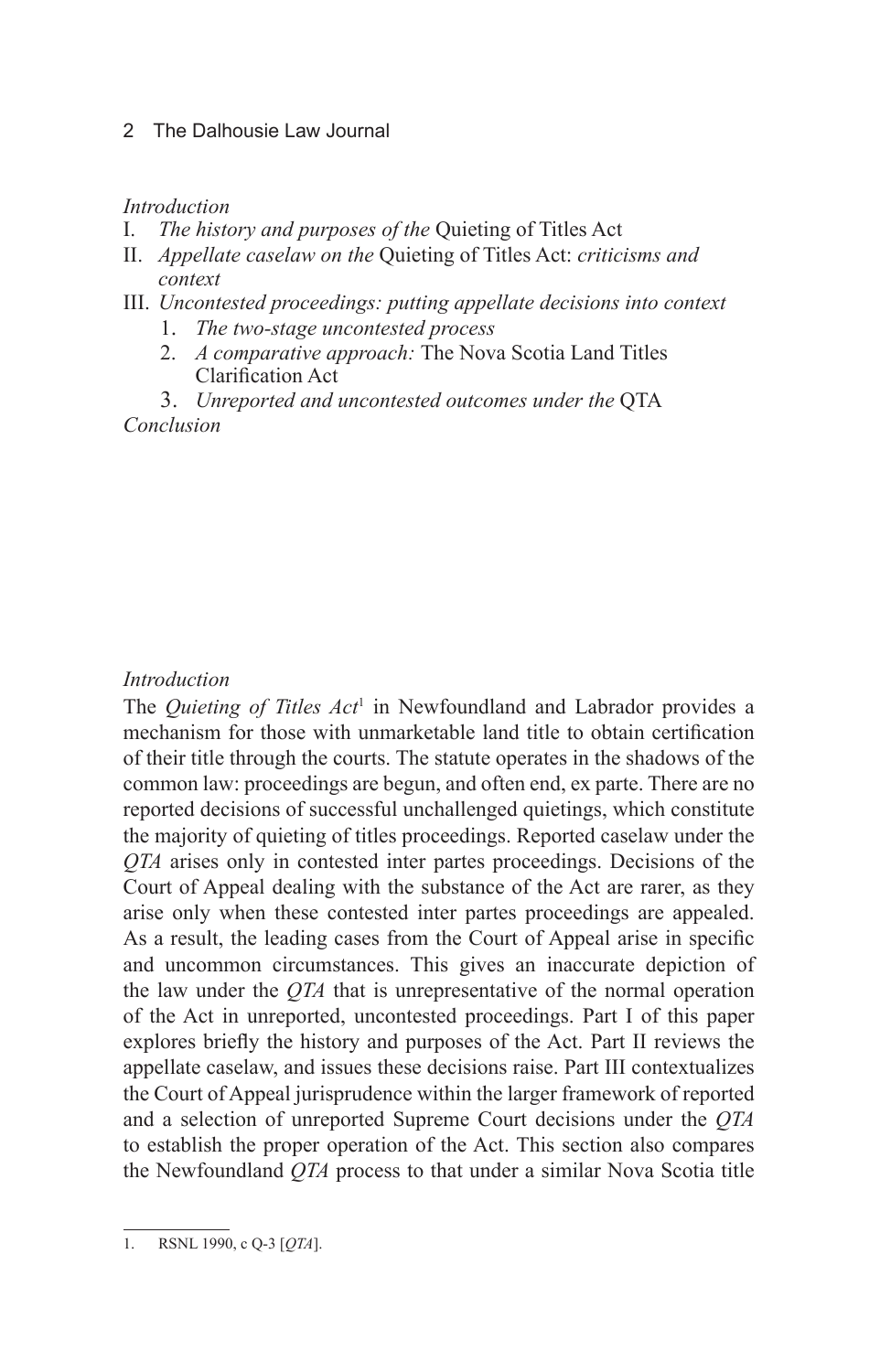rectification statute as authority and justification for the suggested proper operation of the *QTA* in uncontested proceedings.

# I. *The history and purposes of the* Quieting of Titles Act

The *QTA* became part of the law of Newfoundland and Labrador one hundred years ago, in 1921.<sup>2</sup> Its legislative history was concisely set out by Justice of Appeal Marshall in his dissenting opinion in *Bonavista-Trinity-Placentia Integrated School District v United Church of Little Catalina of the Newfoundland Conference of the United Church of Canada (Trustee of)*. 3 In the early 20th century, the Western Union Telegraph Company was attempting to acquire properties in rural areas of the Dominion of Newfoundland, but it found those properties' titles rested on mere occupation and not on any chain of title. Many landowners in possession of those properties either had not met the threshold for obtaining title by adverse possession against the Crown or had otherwise uncertain roots of title. The foreign company, encountering Newfoundland's anarchic system of property law, was disinclined to invest without some mechanism of obtaining title with certainty.4 The root of these problems was the centuries of unrecognized illegal occupation of the Colony of Newfoundland that predated the creation of its domestic legislature in 1832. Imperial legislation forbade settlement in Newfoundland for centuries, until those restrictions were lifted in the early 19th century.<sup>5</sup> As a result, much of Newfoundland had been settled with no legally recognized titles. The Supreme Court of Newfoundland's decision in *R v Kough* in 1819 confirmed that the English rule of 60 years' occupation would bar a claim of the Crown to recover land.<sup>6</sup> However, this required satisfactory proof of occupation for a period of sixty years. In rural areas, where poverty was rampant and government was largely absent, settlers had neither the means nor the inclination to obtain clear title to their lands from the central government in St. John's.7 This context led to the passage of the *QTA* in the 1920s.

<sup>2.</sup> SN 1921, Cap 21.

<sup>3.</sup> (1994), 124 Nfld & PEIR 1 at paras 42-54, 49 ACWS (3d) 1332 (CA) [*Bonavista-Trinity-Placentia*].

<sup>4.</sup> Land title was a matter of little importance in rural areas of the province, where land was plentiful and the population largely impoverished. See Gregory French, "The Abolition of Adverse Possession of Crown Lands in Newfoundland and Labrador" (2020) 71 UNB LJ 227 at 228-230 [French, "Abolition of Adverse Possession"]; Gregory French, "Property Interests in Resettled Communities" (2015) 66 UNB LJ 210 at 211=214 [French, "Property Interests"].

<sup>5.</sup> See French, "Abolition of Adverse Possession," *supra* note 4 at 228-229.

<sup>6.</sup> (1819) 1 Nfld LR 172 (SC) [*Kough*]. Newfoundland property law functioned in an uncomfortable legal vacuum from the creation of the Supreme Court in 1792 until the establishment of the legislature in 1832. See *Kough* at 173; *R v Row* (1818), 1 Nfld LR 126 at 127 [*Row*].

<sup>7.</sup> See generally French, "Property Interests," *supra* note 4 at 211-214.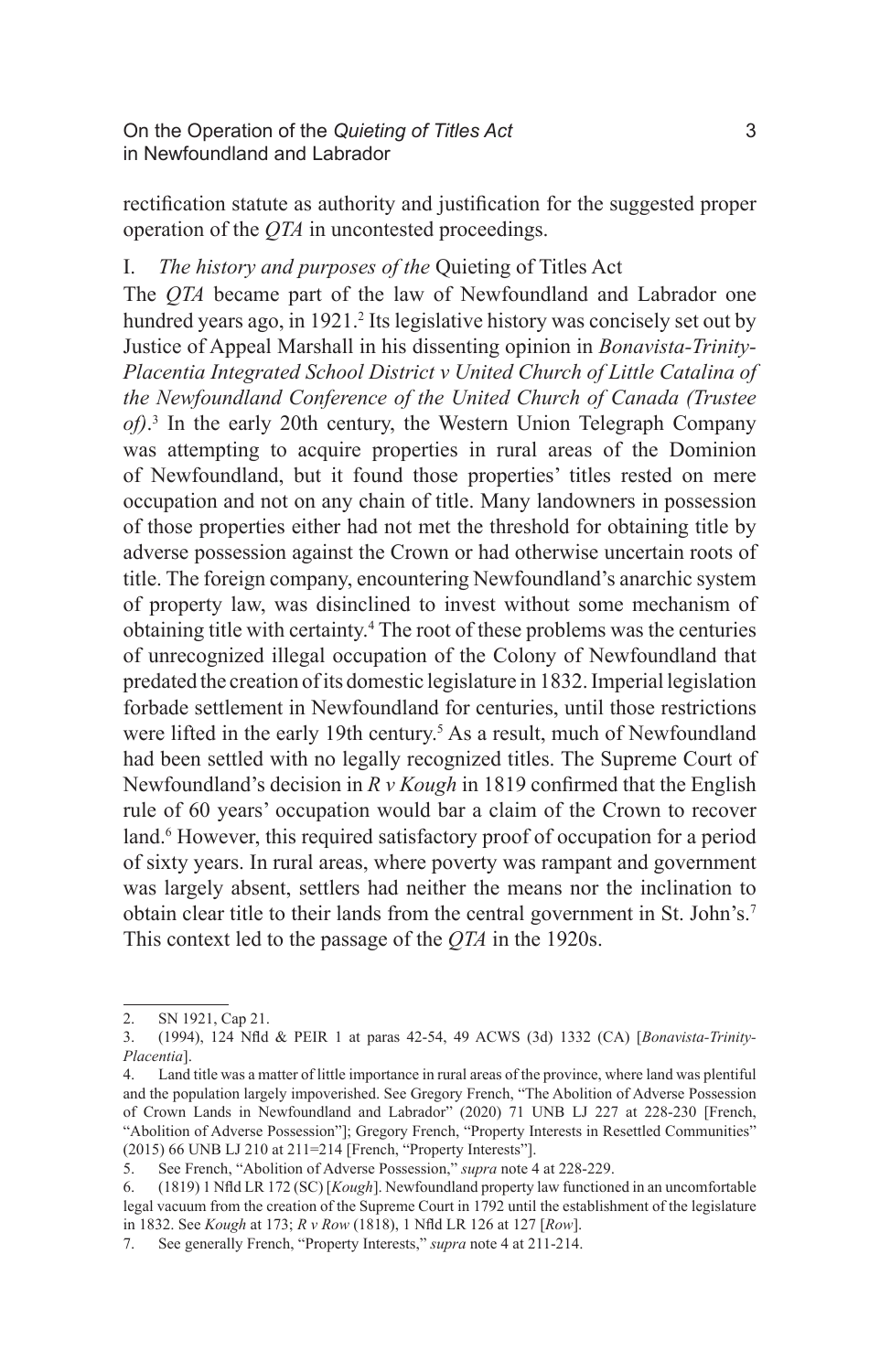Given the above, title may be well accepted within communities but fail to meet accepted standards of good and marketable title. The title itself may not be in dispute, but its uncertain state may be unsatisfactory to a prospective purchaser. This uncertainty originates from the historical haphazard patterns of settlement of Newfoundland and Labrador. One would expect the power vested in courts under the *QTA* to be quite broad by necessity, given the social context in which the Act operates. The Act is ameliorative and the standards employed therein are worded in general language. The Act contemplates an applicant having imperfect or defective title that, nonetheless, may not be challenged by those who would have a right to do so. The expectation is that a proceeding under the Act would be commenced only by someone with imperfect title who has a legitimate claim to assert.

The *QTA* permits an applicant to request an investigation of their title and allows the court to either grant or reject the certificate of title. At the outset, the Act itself is expressly investigatory rather than adversarial.<sup>8</sup> Unlike traditional litigation, the Act does not contemplate the appearance of an adverse party when a proceeding is commenced. Proceedings may begin and end without any objection being filed or any adverse party materializing. Because a proceeding under the Act is in rem rather than in personam, the existence of adverse parties in the litigation is immaterial to the effect and scope of the outcome.<sup>9</sup> The land itself is on trial, and anyone contesting the applicant's claim to title is expected to file an adverse claim and appear in court, or else the applicant will receive a certificate of title from the court. The certificate of title is determinative of title and is binding against the world.<sup>10</sup>

A person claiming to be the owner of the land may start a proceeding as of right.11 A person claiming an interest or estate in the land may apply for an investigation, ascertainment or declaration of title with leave of the court.<sup>12</sup> In both circumstances, the Act does not provide any specific

<sup>8.</sup> *QTA*, *supra* note 1, ss 3(1)-(2). The process up to s 13 in the Act contemplates no other parties except the applicant, who must prove entitlement to the land. Section 13 permits the applicant to apply for a certificate of title and the granting of same by the court. Adverse parties are not mentioned until s 14 of the Act.

<sup>9.</sup> *Dyke v Bradley*, 2017 NLTD(G) 109 at paras 27-30.

<sup>10.</sup> *QTA*, *supra* note 1, s 26.

<sup>11.</sup> *Ibid*, s 3(1).

<sup>12.</sup> *Ibid,* s 3(2). Jurisprudence refers to this section as creating a "counterpetition," which arises when an adverse claimant asserts an ownership interest in an applicant's property. See *Re Dyer Estate*, 2011 NLCA 81 at paras 12-17 [*Dyer Estate*]. However, one questions whether there is any practical distinction between a petition under s 3(1) of the Act and a "counterpetition" as envisaged by the Court of Appeal in *Dyer Estate*. A "counterpetition" would still involve a claim of ownership, which is a proceeding as of right under  $s$  3(1). The author suggests that the proper application of  $s$  3(2) is to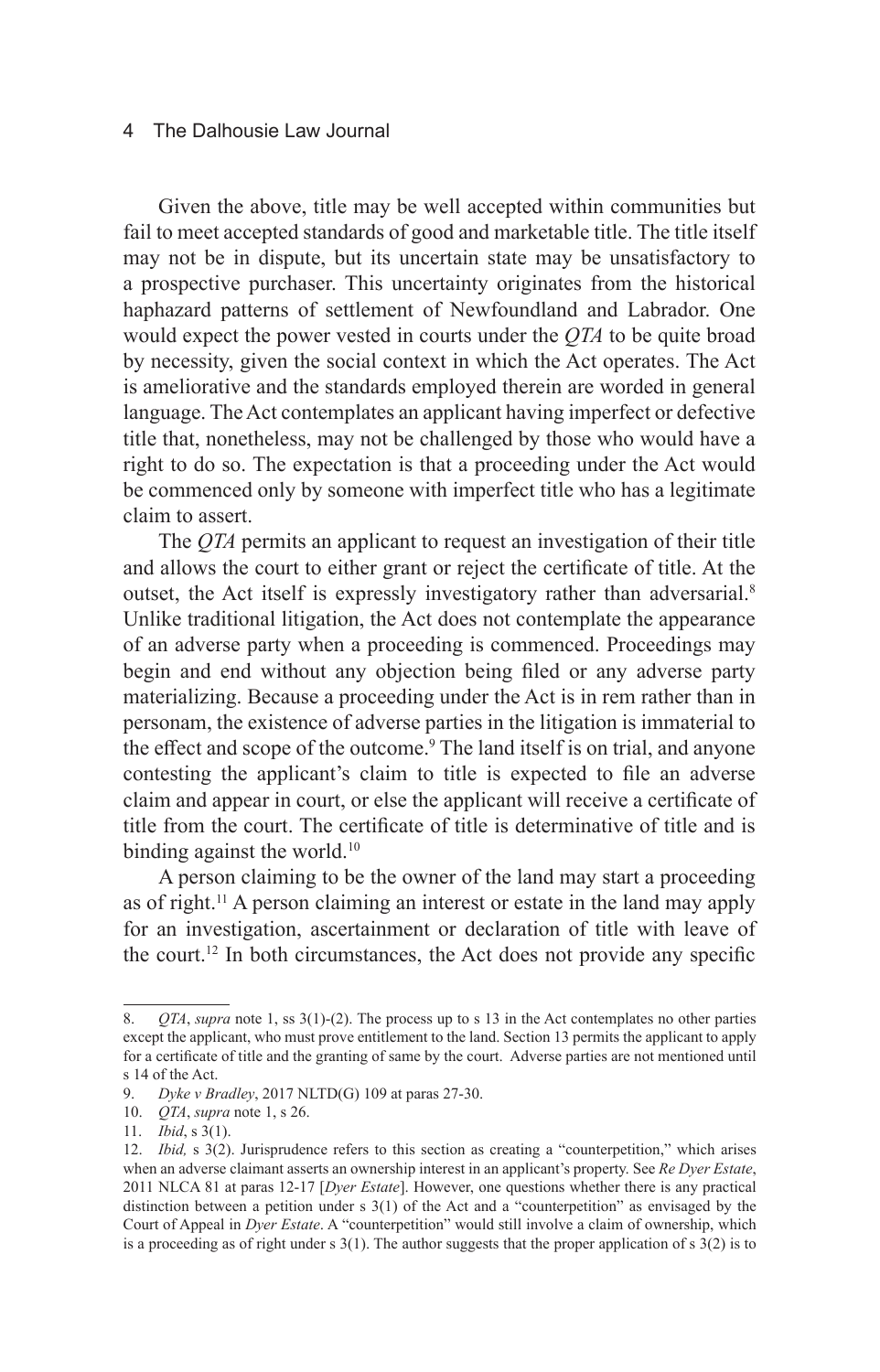standard of title. With the exception of specific rules for divesting the Crown at section 13(3), the court's discretion under the Act is quite broad: the judge must be "satisfied respecting the title" and consider that "the certificate may be safely granted without another notice of application other than the published or posted notice."13 Where the judge "considers that the applicant is entitled to the land," the court may grant the certificate. $14$ 

The structure of section 13 is somewhat confusing. There are two standards to consider for obtaining a certificate under section 13: a judge may be "satisfied respecting the title" that a certificate "can be safely granted" under 13(1), and the applicant may be "entitled to the land" under  $13(2)$ .<sup>15</sup> None of these terms are defined, and no judicial commentary distinguishes these subsections. Nonetheless, such broad terms are harmonious with the legislative history and intent: they reflect the intention that an applicant's claim of "entitlement" should be "satisfactory" and "safely granted."16

Courts today are expected to deal with the same complex historical and possessory claims to land that vexed the Supreme Court since its inception.17 The legislature clearly appreciated the difficulty that land tenure posed to Newfoundland and Labrador's development, as foreign investors did not wish to deal with land ownership in its state of disarray.18 The same concerns about possessory title arose again in the 1970s, when adverse possession against the Crown became an issue for the legislature to resolve.19 Thus, it is reasonable to interpret the Act as giving broad power to courts to resolve such matters, in the interest of stabilizing land title. However, two reported cases of the Newfoundland and Labrador Court of Appeal cast doubt on the broadness of the scope of the Act.

II. *Appellate caselaw on the* Quieting of Titles Act: *criticisms and context*

As noted in the introduction, appellate caselaw under the *QTA* has arisen only in exceptional circumstances. The *QTA* contemplates a full proceeding which may involve only the applicant from beginning to end. Written decisions are not released in cases where the applicant is successful and

address other property interests short of ownership. See e.g. *Power Motors Ltd v Irving Oil Ltd* (1993), 110 Nfld & PEIR 290, 346 APR 290 (Nfld SC (TD)) [*Power Motors* 1993 cited to Nfld & PEIR]; *Power Motors Ltd v Irving Oil Ltd* (1996), 146 Nfld & PEIR 330, 456 APR 330 (Nfld SC (CA)).

<sup>13.</sup> *QTA, supra* note 1, s 13(1).

<sup>14.</sup> *Ibid*, s 13(2).

<sup>15.</sup> *Ibid*, ss 13(1)-13(2).

<sup>16.</sup> *Ibid*, s 13(1).

<sup>17.</sup> See e.g. *Row*, *supra* note 6; *Kough*, *supra* note 6; *The King v Cuddihy* (1831), 2 Nfld LR 8; *The King v Luke Ryan* (1831), 2 Nfld LR 47.

<sup>18.</sup> See e.g. *Bonavista-Trinity-Placentia*, *supra* note 3 at paras 43-44.

<sup>19.</sup> See generally French, "Abolition of Adverse Possession," *supra* note 4 at 231-235.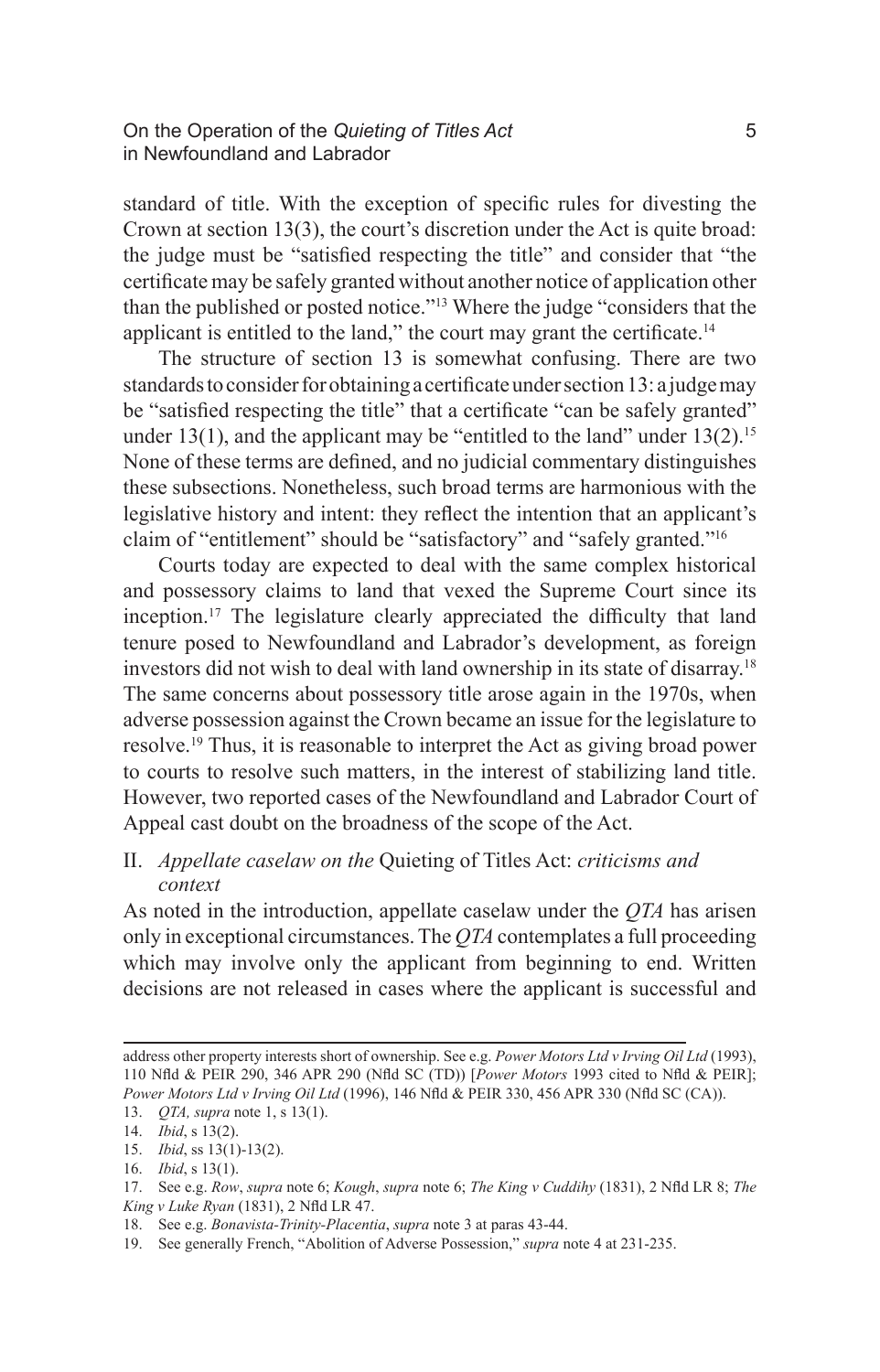the claim uncontested. In such circumstances, there is no reason for the court to explain its rationale.

In comparing the number of certificates of title issued and the number of reported decisions citing the *QTA*, it is apparent that the vast majority of proceedings under the Act do not result in written decisions. In searching the Newfoundland and Labrador Registry of Deeds online service by document type back to  $1980$ ,<sup>20</sup> one sees that from  $1980$  to  $2020$ ,  $2,598$ certificates of title have been issued by the Supreme Court and registered at the Newfoundland and Labrador Registry of Deeds.<sup>21</sup> The number of reported decisions citing to the  $OTA$  is notably lower.<sup>22</sup> Most proceedings that successfully result in the issuance of a certificate of title appear uncontested or resolved short of trial. The reported cases are all contested proceedings, where an adverse party challenges the applicant's claim.

Proceedings under the Act change significantly when an adverse claim arises. In *Newfoundland (Attorney General) v O'Brien*, Justice Goodridge described the shift in process when an adverse claim is filed:

All such applications are made ex parte in the first instance and assuming no adverse claim is filed the applicant becomes entitled to a certificate of title upon showing that he has complied with the act and satisfied the judge that a certificate of title ought to be issued.

Where, however, an adverse claim is filed the situation becomes adversary.

There is then in whatever form it may appear an action between two persons, one the petitioner, the other the respondent and there would not, in my view, be any justification for relaxing the rules of evidence in such a contest.

It ceases to be investigative. The procedure contemplated by section 8 has terminated and an issue has come into existence which ought to be tried according to the ordinary rules of evidence although some deviation

<sup>20.</sup> Government of Newfoundland and Labrador, "CADO" (last visited 24 February 2022), online: *Companies and Deeds Online* <cado.eservices.gov.nl.ca/CADOInternet/Main.aspx> [perma. cc/77AH-GUXP]. CADO allows one to search the Newfoundland and Labrador Registry of Deeds index by document type back to 1980. Documents from 1982 onward are available for viewing online. 21. This figure was obtained by searching by document type (as "Quieting of Titles"), in five-year increments from 1 January 1980 to 31 December 2019. For reference, the number of Certificates of Title registered by decade is as follows: 1980–1989: 1,018 Certificates registered. 1990–1999: 938 Certificates registered. 2000–2009: 343 Certificates registered. 2010–2019: 299 Certificates registered.

<sup>22.</sup> A review of the CanLII database, which (at the time of writing) has continuous coverage of reported decisions of the Supreme Court of Newfoundland and Labrador back to 1 January 1987, discloses only 94 reported decisions citing to the *QTA*. This figure includes any reference to the Act, including cases which were not quieting proceedings. When compared to the number of certificates registered, *supra* note 21, one notes the significant discrepancy.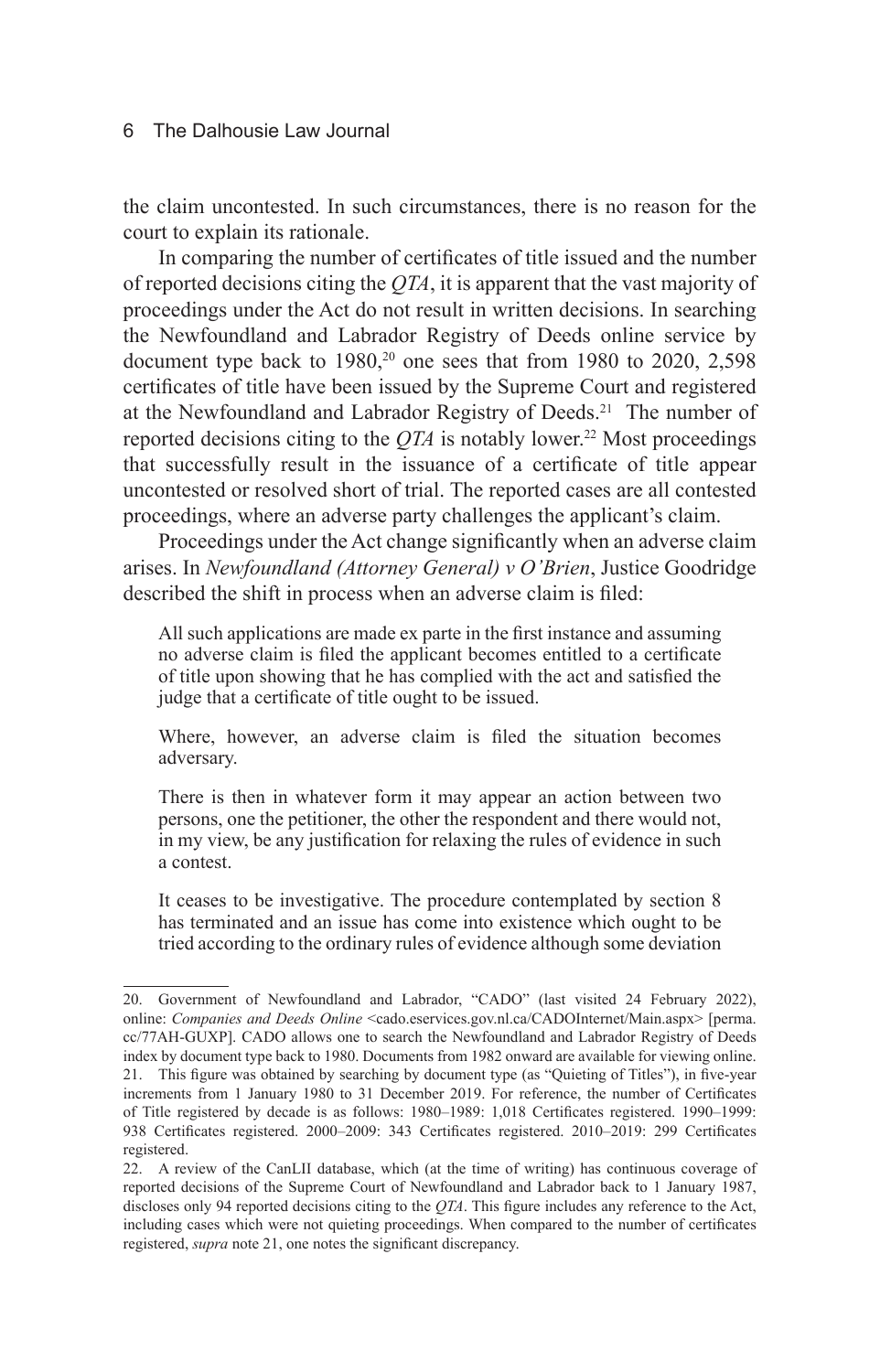On the Operation of the *Quieting of Titles Act* 7 in Newfoundland and Labrador

from the ordinary rules of procedure is indicated by the act.<sup>23</sup>

This context should be borne in mind when reviewing the appellate caselaw. As the appellate cases are contested proceedings, not investigatory proceedings, the process changes substantially.

In the 1983 case of *Pawlett v Newfoundland*, the Court of Appeal overturned the granting of a certificate of title to the applicants.<sup>24</sup> The applicants' predecessor in title had been approved for a grant of land under an agricultural statute. An Order-in-Council was made for a grant to be issued to the applicants' predecessor in 1918. For reasons unknown, the grant had never been issued. The District Court had allowed the quieting application and issued a certificate of title to the applicants.<sup>25</sup> The Court of Appeal overturned this decision, holding as follows:

The purpose of the *Quieting of Titles Act* is to confirm title to land in a person (or persons) who is able to prove to a judge's satisfaction that his claim to the land is valid. That title would have to be shown to stem from a legal basis or, in the alternative, be based on possession. As section 2 of the Act states, it is an investigation of a claimed "title" to land. Thus, the legal sufficiency of that title, legal or otherwise, must be demonstrated to satisfy the Court that a certificate should issue declaring the claimant to be the "legal and beneficial owner in fee simple" of the land. In the present case, the respondents clearly had no legal title and neither was there any evidence of possession so as to create an "equitable" title. Thus, the remedy of the *Quieting of Titles Act* is not open to them more especially when, as here, the title claimed stems from an alleged right to a Crown grant that was never issued.26

The above reasoning is flawed when considering the origin and legislative purpose of the Act. With respect, it is unreasonable to suggest that an individual with legally sufficient title would avail of cumbersome and costly proceedings under the *QTA*. Were the court's powers limited to granting certificates for legally sufficient title, the *QTA* would be wholly unnecessary. Those with good title would have no need for the Act, and those with defective title would find no benefit under it. The court began with the correct statement of the purpose of the Act: "to confirm title to land in a person or persons who is able to prove to a judge's satisfaction that his claim to the land is valid."27 That is the extent of what the Act

<sup>23.</sup> *Newfoundland (Attorney General) v O'Brien* (1979), 27 Nfld & PEIR 269 at paras 44-47, 74 APR 269 (Nfld SC (TD)) [*O'Brien*].

<sup>24.</sup> (1983), 41 Nfld & PEIR 349, 119 APR 349 (CA) [*Pawlett* cited to Nfld & PEIR]

<sup>25.</sup> *Ibid* at paras 2-7.

<sup>26.</sup> *Ibid* at para 9.

<sup>27.</sup> *Ibid*.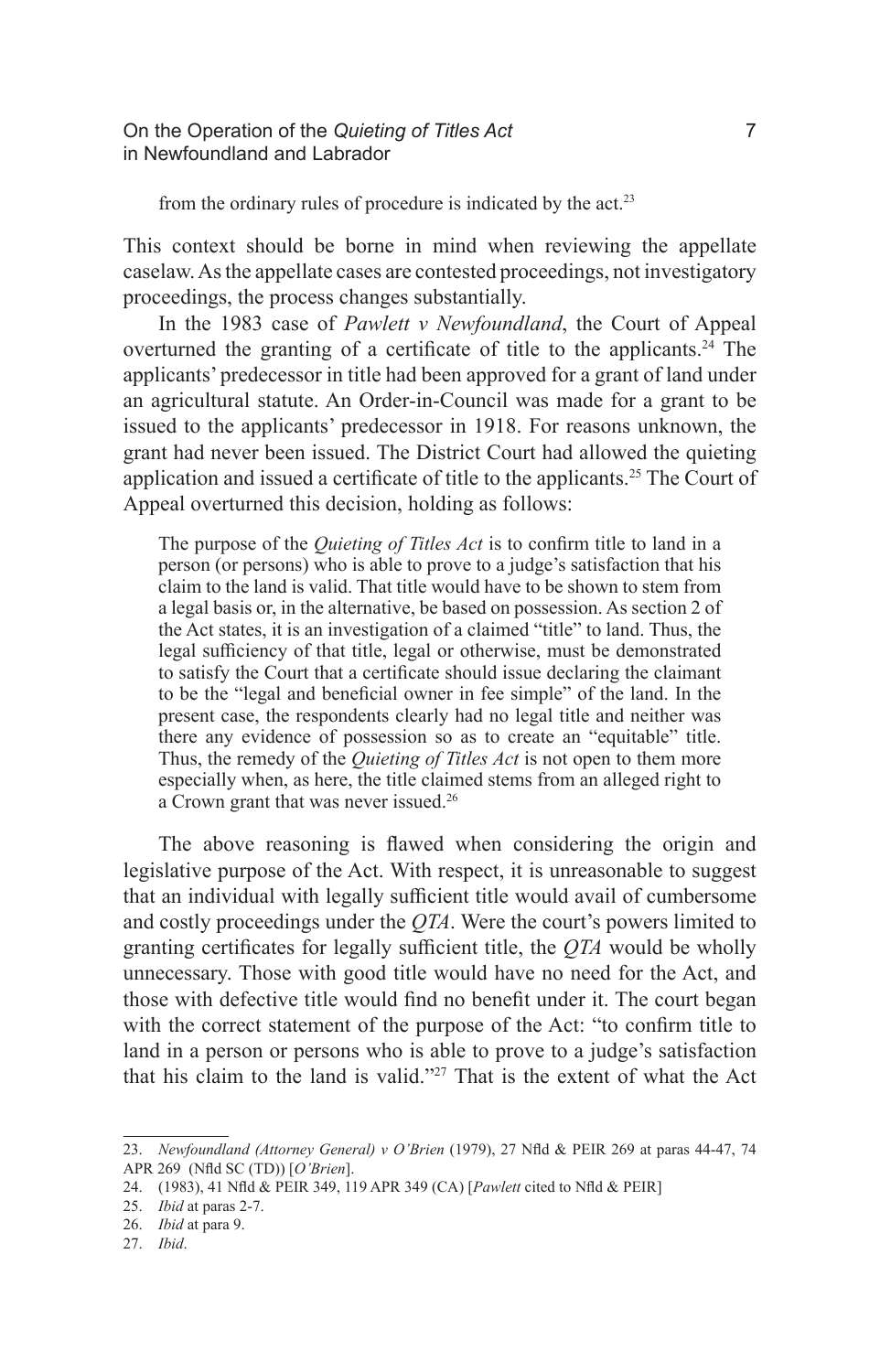statutorily requires; it imposes no limitation periods, no standards of title, and no restrictions on the nature or origin of title. What follows in the above-cited paragraph exceeds what the statute requires and is a creation of the court. It is, with respect, an unnecessary and burdensome declaration that is at odds with the legislative purpose and intent. If it were applied to all proceedings under the *QTA*, it would have the effect of handicapping the purposes for which the Act was originally introduced.

In a later summary of the purpose of the law in *Bonavista-Trinity-Placentia*, Justice Marshall cited to the debate in the Legislative Council chamber on the passage of the *QTA*. 28 In those debates, Sir Patrick McGrath explicitly remarked that part of the motivation for passing the *QTA* was that "the original owners had got [the land] by squatters' rights and had not occupied it for the period of sixty years necessary for them to get a title as against the Crown."29 The acknowledged problem at the time the law was passed was that individuals could not meet the requirements for good title but had a legitimate claim that should be adjudicated. This presumes a bona fide claim falling short of being good title. One should note that later application of *Pawlett* in the Supreme Court broadened the interpretation of the restrictive paragraph 9 to a general "legal basis" of title which persuades the Court that a certificate should issue.<sup>30</sup>

The Court of Appeal reached the correct outcome in *Pawlett*, but not for the reasons stated above. The matter could simply have been determined on the basis of section 13(3) of the *QTA*, which is cited later in paragraph 9 of the Court's reasons. Section 13(3) of the Act states that to divest the Crown, the land must either originate in a Crown grant or conveyance, or be based upon adverse possession for the appropriate period of time. Neither of those circumstances arose in *Pawlett*: the land was abandoned after 1920, and the grant to which the applicants' predecessor was entitled had never been issued.<sup>31</sup> These facts would have been sufficient to dispose of the matter without the additional commentary on the general scope of the Act.

The later *Bonavista-Trinity-Placentia* case builds on the *Pawlett*  decision, but with notable controversy. *Bonavista-Trinity-Placentia*  involved a similar dispute of title where an applicant had sought a certificate of title in the absence of a conveyance from the superior titleholder. A school district sought title to a piece of land on which a school had been

<sup>28.</sup> At the time, the Legislative Council was the upper chamber of Newfoundland's legislative branch.

<sup>29.</sup> *Bonavista-Trinity-Placentia*, *supra* note 3 at para 43.

<sup>30.</sup> *George Quieting of Titles*, 2012 NLTD(G) 196 at paras 4-5 [*George*].

<sup>31.</sup> *Pawlett*, *supra* note 24 at paras 2-4.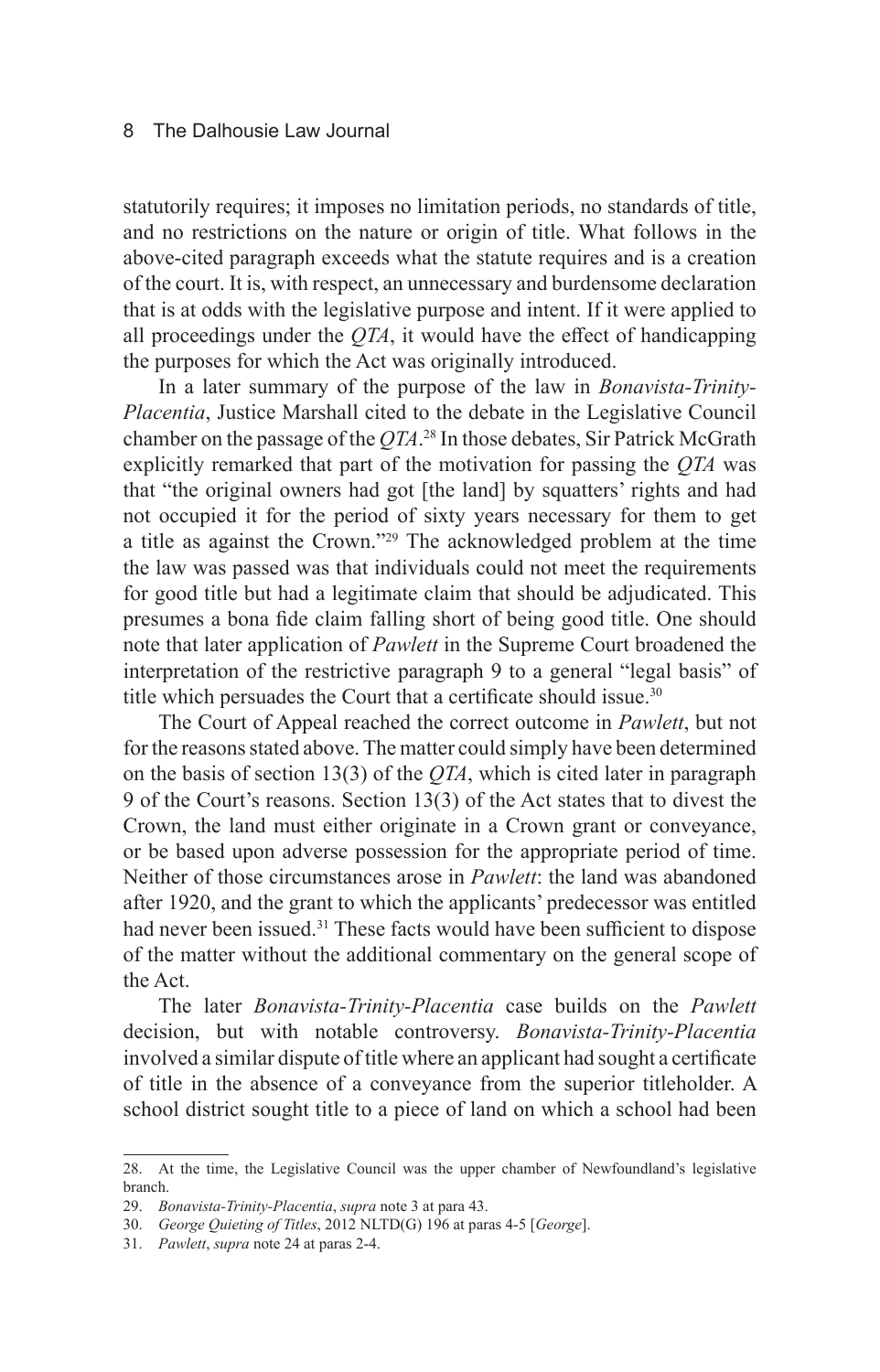On the Operation of the *Quieting of Titles Act* 9 in Newfoundland and Labrador

built. Under statute, the religious denomination holding title to school land (in this case, the Newfoundland Conference of the United Church of Canada) was required to transfer the land to the school district. This transfer did not occur, and the United Church Conference refused to transfer the land in deference to the local community church's instructions. The school district sought a quieting of title application in lieu of obtaining a deed from the United Church.<sup>32</sup> The trial judge determined it was premature to seek a quieting, since the applicant could seek specific performance for a conveyance of the land from the United Church Conference.<sup>33</sup> Justice of Appeal Cameron, writing for herself and Justice O'Neill, overturned the trial judge's ruling and remitted the matter for reconsideration, on the basis that the trial judge had failed to consider both the actual possession by the school district and the potential effect of the *Schools Act* provisions on vesting title into the school district.<sup>34</sup> However, Justices Cameron and O'Neill both went further, commenting on the effect of the earlier *Pawlett* decision. Relying on paragraph 9 of *Pawlett*, they wrote:

In my view, the trial judge has no authority under the *Quieting of Titles Act* to vest an outstanding interest. He would have no power to order specific performance of contractual obligations by the Newfoundland Conference of the United Church of Canada, if he were to conclude that was the only impediment to good title, nor could he ignore the existence of an impediment no matter how insignificant or technical it might seem when determining if the certificate should be granted.<sup>35</sup>

Like *Pawlett*, this statement goes unnecessarily far in restricting the court's powers under the *QTA*. The majority read into the statute limiting words that are not apparent in the Act and that defy the legislative intent. If a trial judge is bound to enforce any impediment, "no matter how insignificant or technical,"36 as the majority stated, then the *QTA* becomes a dead-letter law. Nobody with title to that standard applies under the Act. Those who apply should be expected to have some manner of title defect requiring recourse to the  $QTA$ , as was the stated intent at the time of the Act's passage.<sup>37</sup>

Like *Pawlett*, the majority decision reached the correct outcome on the facts but strayed into unnecessary territory to do so. In a contest between two claimants to the land, where an adverse claimant has a superior title to the applicant and is not otherwise dispossessed, the court should defer to

<sup>32.</sup> *Bonavista-Trinity-Placentia, supra* note 3 at paras 21-32*.*

<sup>33.</sup> *Ibid* at paras 33-34.

<sup>34.</sup> *Ibid* at paras 17-18.

<sup>35.</sup> *Ibid* at para 13.

<sup>36.</sup> *Ibid*.

<sup>37.</sup> *Ibid* at para 44.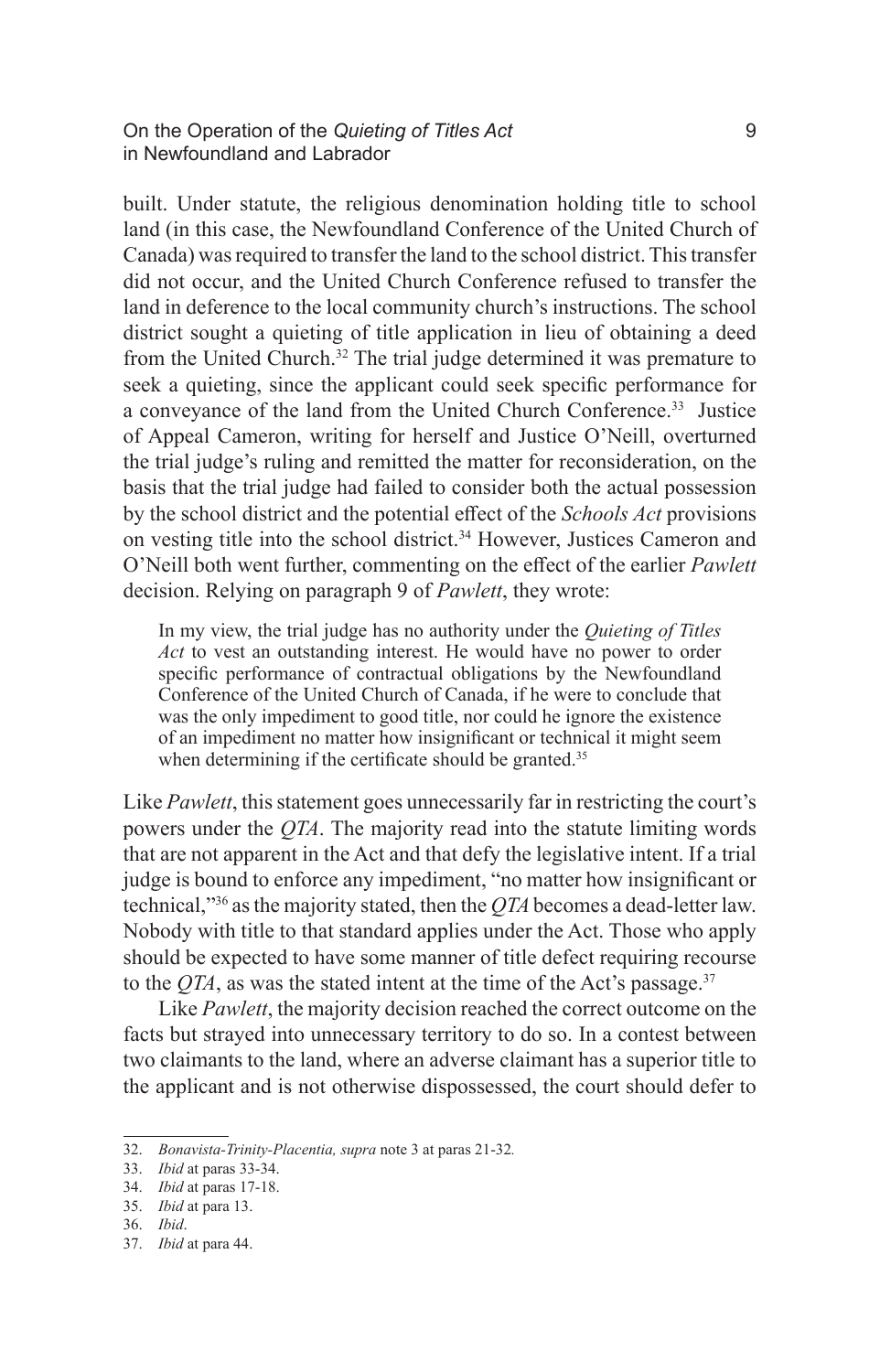the title of the adverse claimant. This is a sensible proposition in a contested proceeding with competing claimants: the party with superior title wins. If the legal titleholder appears and objects to the application, the onus falls to the applicant to demonstrate why the legal titleholder should not succeed. This occurred in *Pawlett*, 38 and the matter in *Bonavista-Trinity-Placentia* was remitted for the trial judge to determine on that basis.<sup>39</sup>

Unlike *Pawlett*, the Court of Appeal in *Bonavista-Trinity-Placentia* was not unanimous in its reasoning. All members of the panel agreed that the matter should be remitted to the trial judge for reconsideration.<sup>40</sup> However, Justice of Appeal Marshall, writing for himself, went significantly further in his examination of the matter. Justice Marshall's reasons extensively canvass the legislative history and purpose of the *QTA* and examine the Act in its current form. His reasons provide useful guidance for the conduct of a quieting of titles application, following both the spirit and letter of the law. In Justice Marshall's view, "[t]he Act affords a complete code for resolution of claims and disputes bearing upon whether a certificate of title is warranted."41 This is a sensible proposition, since separate proceedings for related relief on the same question of law would "foster an unnecessary multiplicity and prolixity of proceedings which is neither conducive to the timely resolution of issues nor to the operation of justice."42 While the Newfoundland Conference of the United Church of Canada had not been a party at the trial level, the remedy for this lies in provisions of the *QTA* permitting the Court to direct further notice to non-parties.<sup>43</sup> Such a situation would also fall under the statutory category permitting the applicant to adduce further evidence to address the Court's concerns.<sup>44</sup>

The majority decision rejected Justice Marshall's comprehensive reasoning, due in large part to reliance on the *Pawlett* decision. However, his reasons may be appropriately rejected on the unique facts of the case. Recall that this was a contested application with a superior titleholder who had not been named as a party in the first instance. The majority, citing to *Pawlett*, held that a judge under the *QTA* cannot compel the adverse claimant or a third party to do anything to vest title into an applicant. The applicant either has a valid claim of title at the time of application or

<sup>38.</sup> *Pawlett*, *supra* note 24 at para 9.

<sup>39.</sup> *Bonavista-Trinity-Placentia*, *supra* note 3 at paras 18, 110.

<sup>40.</sup> *Ibid*.

<sup>41.</sup> *Ibid* at para 81.

<sup>42.</sup> *Ibid* at para 85.

<sup>43.</sup> *Ibid* at para 95 citing *Quieting of Titles Act*, RSN 1970, c 324, s 13, which is today *QTA*, *supra* note 1, s 16.

<sup>44.</sup> *QTA*, *supra* note 1, s 11.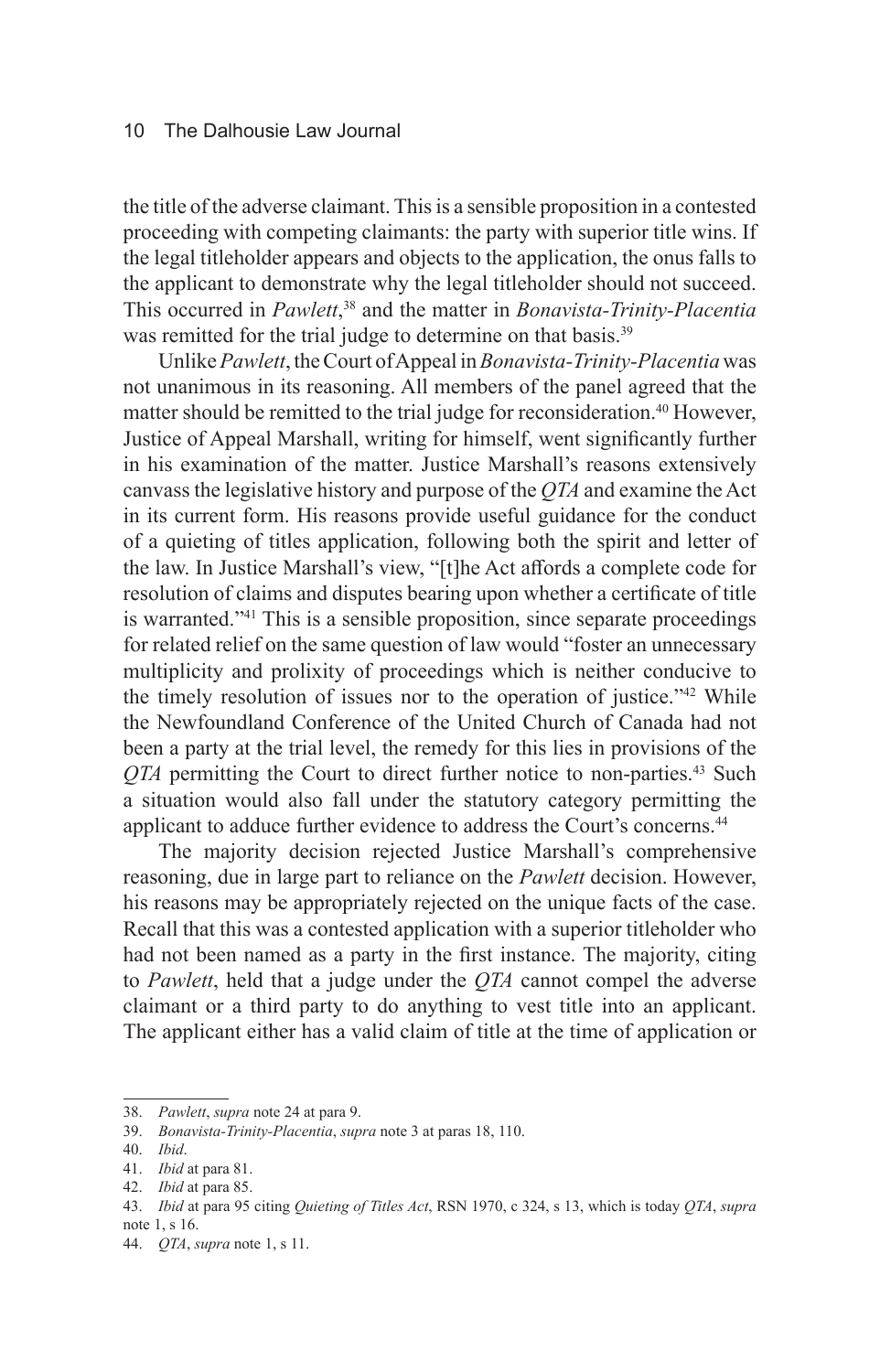On the Operation of the *Quieting of Titles Act* 11 in Newfoundland and Labrador

they do not. In both *Pawlett* and *Bonavista-Trinity-Placentia*, the superior claimant holding legal title declined to release their claim to the applicant, leading the applicant to seek, in essence, specific performance through the Act. In both instances, the Court of Appeal is correct that such a proceeding is an improper use of the *QTA*. There is no need for further investigation where the applicant knows they do not have title and knows that the legal titleholder contests the claim. *Pawlett* met both of these criteria, and the Court of Appeal overturned the certificate.<sup>45</sup> *Bonavista-Trinity-Placentia* met only the second criterion, and the Court of Appeal remitted the matter for further consideration of the applicant's title claim.<sup>46</sup> The *Bonavista-Trinity-Placentia* decision was not without controversy, even within the Court itself, hence a 2:1 split of the Court. While the decision is undisturbed, it cannot be said to reflect settled law. The broader application of both decisions should be considered, as well as whether the rules they set out are indeed applicable to all proceedings under the *QTA*.

To date, no appellate authority has expressly reconsidered *Pawlett* or *Bonavista-Trinity-Placentia*. It is the nature of the common law system that a particular constellation of facts and rulings is required to bring the matter forward for express reconsideration. It is also the nature of the system that written decisions rarely emanate from uncontested matters. There is no reason to appeal a successful uncontested quieting or to publish written reasons on an uncontested proceeding.

One should note the more recent Court of Appeal decision in *Re Dyer Estate*, where a unanimous panel held that the requirements of the *QTA* "are designed to provide enough evidence to satisfy the court that it would be appropriate to make an order in rem that binds third parties."47 *Dyer Estate* involved the appeal of a rejection of a certificate of title to an adverse claimant, who had not filed a counterpetition or originating application seeking title. The trial judge had accepted that the adverse claimants had been in open, notorious, continuous and exclusive occupation of the land at issue, but had only intervened as adverse claimants. The question at issue before the Court of Appeal was the scope of the trial judge's jurisdiction to make a title determination on behalf of an adverse party. The matter before the Court of Appeal in *Dyer Estate* was an uncontested declaration of title by the trial judge in favour of the adverse claimants (as appellants), but one in which the trial judge was procedurally unable

<sup>45.</sup> *Pawlett*, *supra* note 24 at para 9.

<sup>46.</sup> *Bonavista-Trinity-Placentia*, *supra* note 3 at paras 8, 18, 21-22, 110.

<sup>47.</sup> *Dyer Estate*, *supra* note 12 at para 11.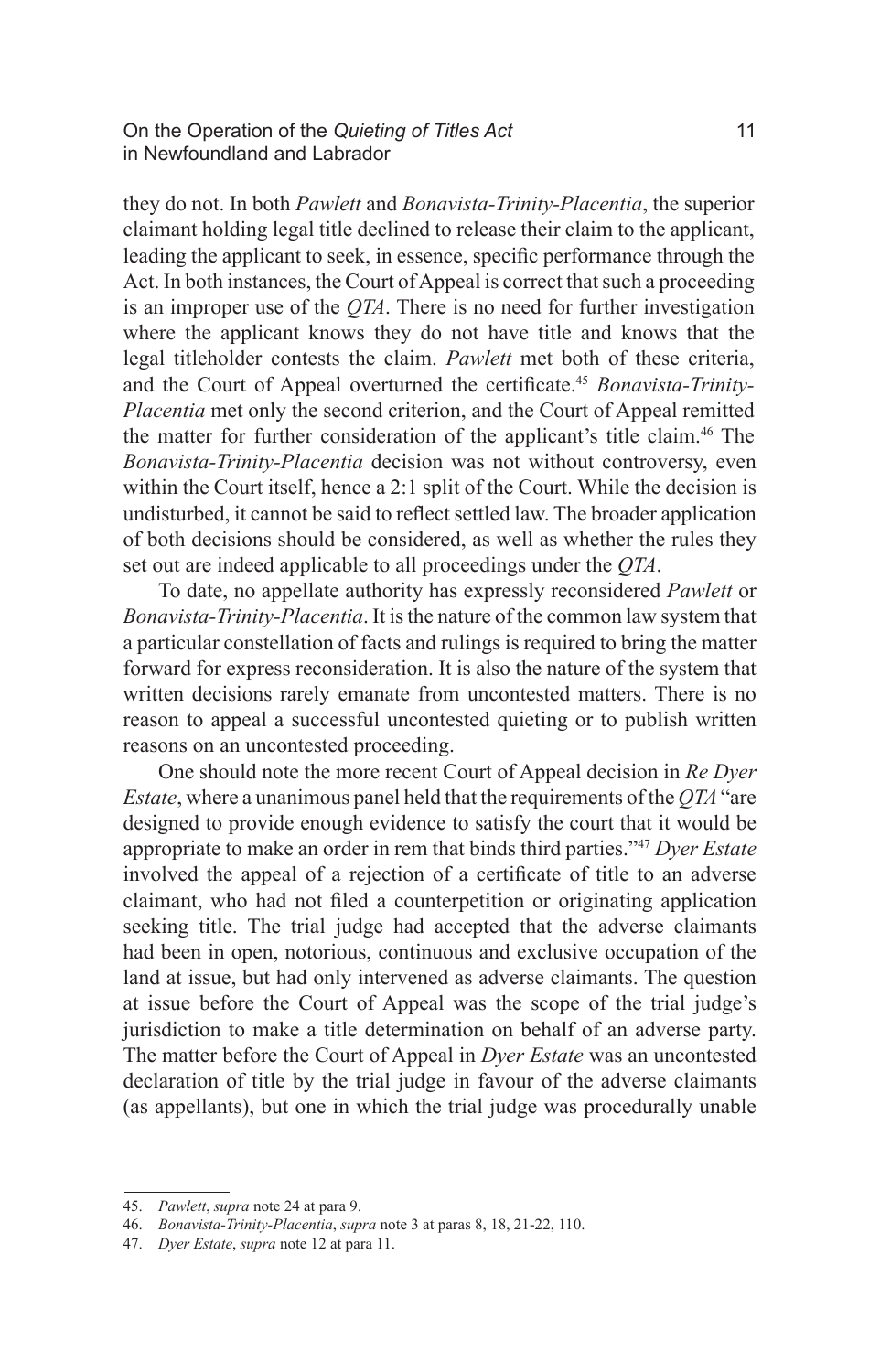to provide meaningful relief to the appellants.<sup>48</sup> No party appeared on the appeal to challenge either the trial judge's ruling on the appellants' title, or to argue against the appellants' position. In commenting on the complex title issues before the trial judge, the Court of Appeal appeared to accept a more flexible approach to the *QTA*, finding that parcels dealt with on *QTA* applications "raise peculiar difficulties" because they "have passed for many years from person to person in a haphazard, poorly documented fashion. Such parcels of real estate often have been the subject of rounds of casual conveyances, inheritances, and adverse possessions."49 This case appears to adopt a looser standard than in *Pawlett* or *Bonavista-Trinity-Placentia* that is more consonant with Justice Marshall's historical analysis of the Act. Relying on *Dyer Estate* as an accurate statement of law, claims would no longer be held to a standard of good title as required in *Pawlett* and *Bonavista-Trinity-Placentia*, but instead to a standard of "enough evidence to satisfy the Court."50 These judicial standards would seem at odds with one another. The Court of Appeal in *Dyer Estate* makes no reference to the prior decisions or the standards they set out. No subsequent decision of the Supreme Court reconciles these positions or comments on the discrepancy.

The reason for the differing standards lies in the context. *Pawlett* and *Bonavista-Trinity-Placentia* are not directly applicable to uncontested proceedings. As Justice Goodridge noted in *O'Brien*, an ex parte quieting is an investigatory proceeding. The *QTA* is a comprehensive code for dealing with the investigatory model. An application may begin and end within the investigatory proceeding. An adverse claim begins a contested inter partes proceeding and generally follows the rules applicable to all such litigation. Once a matter ceases to be investigatory, the court must decide whether or not the applicant has a superior claim in light of the claim raised by the adverse claimant.51 In that context, the decisions in *Pawlett* and *Bonavista-Trinity-Placentia* make sense. The applicant cannot succeed if confronted by a superior titleholder claiming an interest in the property. The adverse claimant does not even need to have a superior claim to the property; they need only be a party who challenges the applicant's right to the property claimed.52 Once the applicant's claim of title is directly challenged, the

<sup>48.</sup> See *infra* note 52.

<sup>49.</sup> *Dyer Estate, supra* note 12.

<sup>50.</sup> *Ibid* at para 11.

<sup>51.</sup> *O'Brien*, *supra* note 23 at paras 43-47.

<sup>52.</sup> See e.g. *Crowley v Crowley* (1984), 51 Nfld & PEIR 140, 150 APR 140 (Nfld SC (TD)), where the adverse claimant was a trespasser on land claimed by the applicant. Neither party satisfied the court of their own title. However, the applicant's application was dismissed, as the adverse claimant had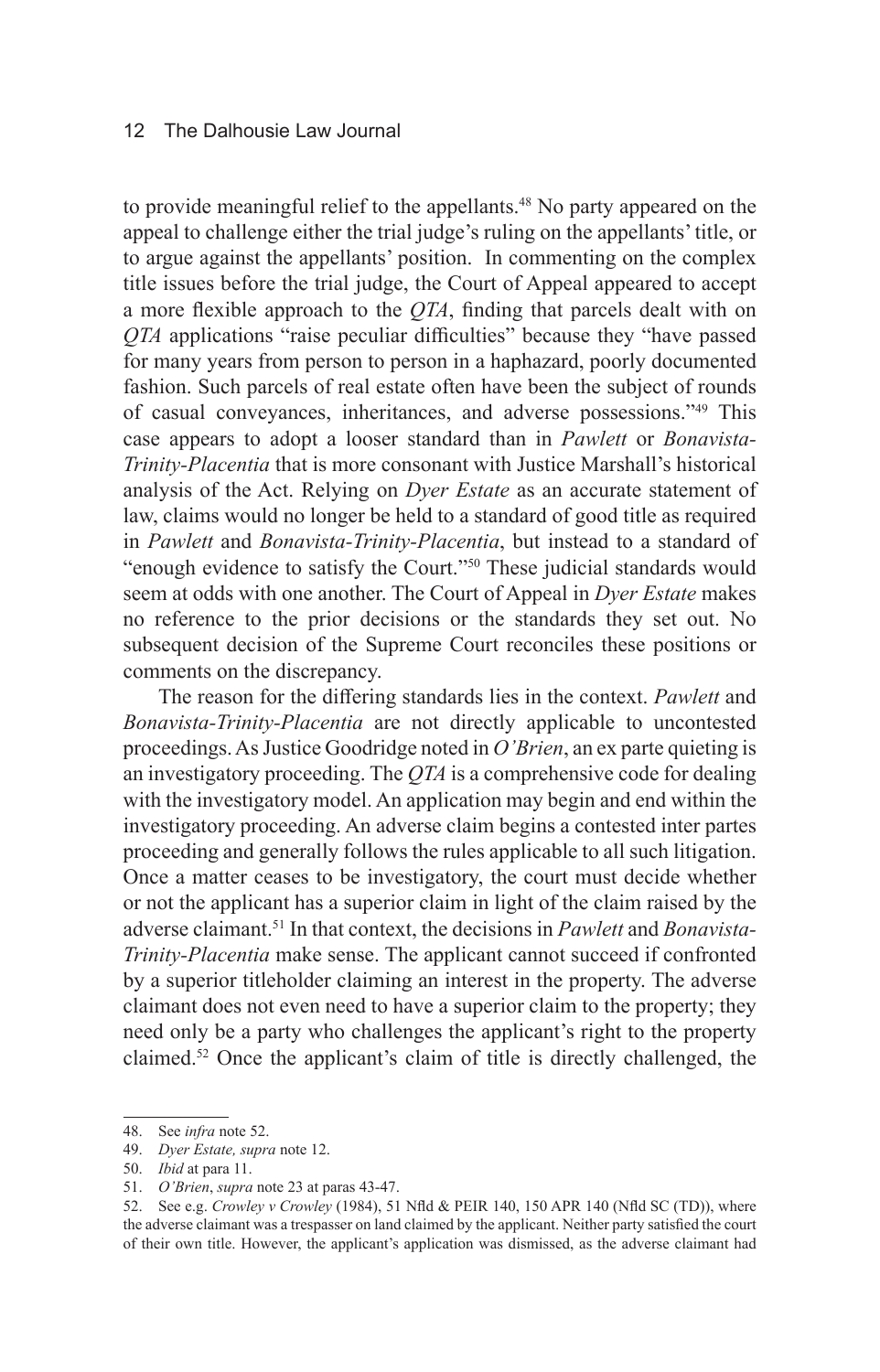nature of the proceeding changes accordingly, and so too does the standard of the court's review.

#### III. *Uncontested proceedings: putting appellate decisions into context*

As previously demonstrated, courts have set different standards which claimants must meet under a *QTA* application, a difference which can partially be attributed to the decisions' differing factual contexts. However, the context of the dispute accounts for only part of the difference in standards. If the process is different depending on whether or not the application is contested, one must also consider whether or not the standards of title are different when the proceeding is uncontested. Recall that the *QTA* contains no statutory measure of title, and section 13 of the Act affords a broad discretion to the trial judge on the question of title. The appellate caselaw indicates that a strict standard will be applied in examining the applicant's title, but this arises in the context of assessing the applicant's claim against a competing claimant. In such a contest, it is appropriate that the applicant be held to a standard of title that supersedes that of the adverse claimant and survives the challenge posed by the adverse claim. Such a strict standard is unnecessary when dealing with an uncontested claim of title, where there is no other claimant to whose claim the applicant's title can be compared. One could liken the strict standard in the uncontested context to determining the winner of a single-person race. Where the applicant's title rests on a reasonable foundation supporting the claim, and that claim is not challenged, there is no reason why the applicant should not succeed.

The question of what constitutes acceptable title can be vexing to both lawyers and judges. Researching caselaw under the *QTA* to find answers gives the impression that one must already have good title to obtain a certificate of title, based on *Pawlett* and *Bonavista-Trinity-Placentia*. These decisions do not highlight the substantive legal difference between the nature of contested and uncontested proceedings under the *QTA*. The appellate decisions do not express the narrow scope in which they operate. To the outside observer, the appellate rules apply to all proceedings under the *QTA*.

successfully challenged the applicant's title. The adverse claimant cannot obtain title on the applicant's quieting, thus there is no requirement that adverse claimants prove satisfactory title into themselves. On this point, see also *In Re Coleman* (1934), 13 Nfld LR 149 (SC en banc on appeal) at 159-160. Issues beyond the limited question of the applicant's title are coram non judice. While an adverse claimant cannot get title, an adverse claimant's interests may still encumber the Applicant's title. See *infra* note 64.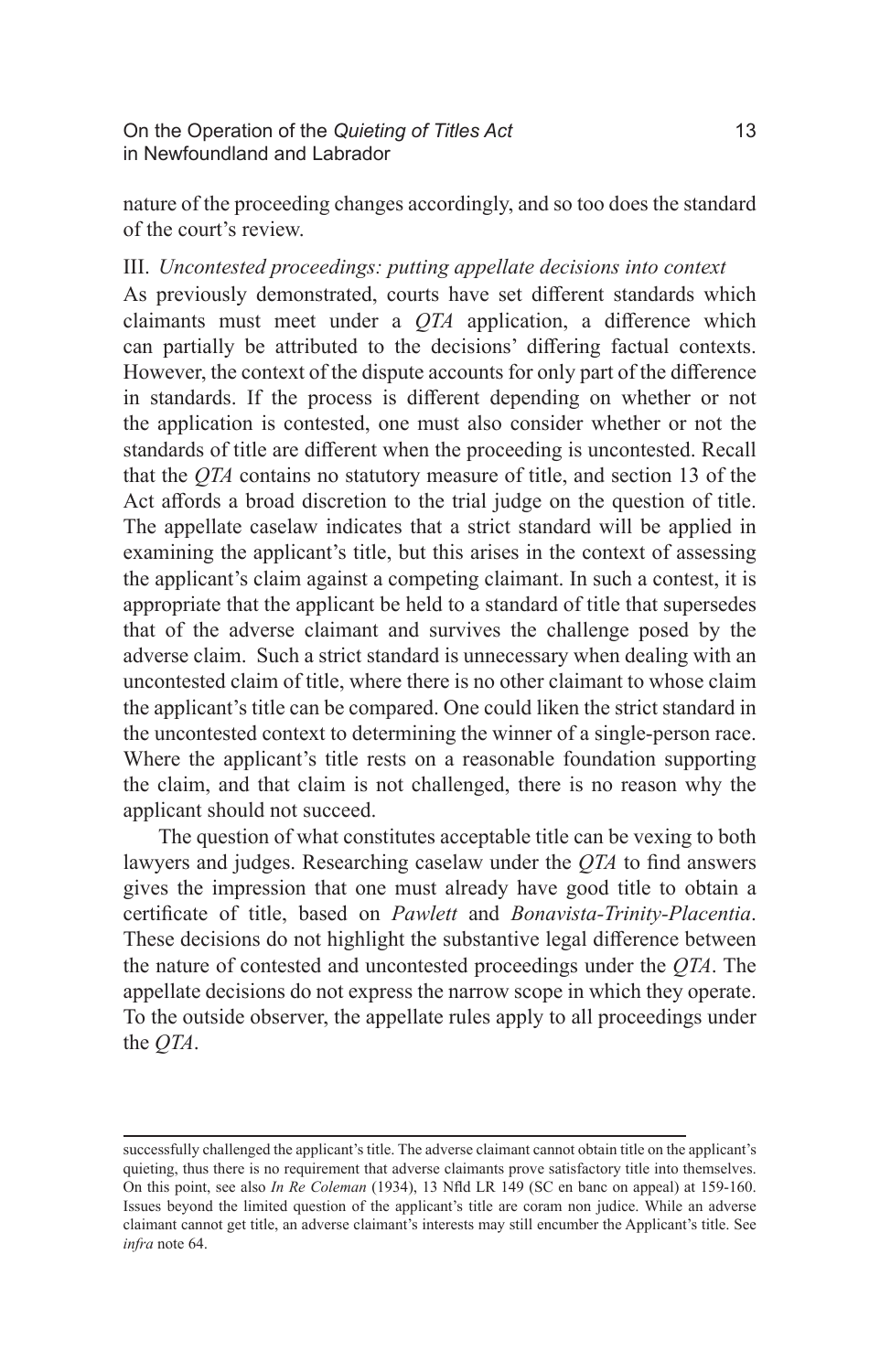The uncontested and unreported nature of successful quietings at the trial level give no guidance to lawyers or judges as to the expectations within the investigatory context. The *O'Brien* decision demonstrates how an investigatory proceeding is distinct from a contested proceeding. However, the nature of the investigatory model means lawyers and courts will not know of the standards and processes employed in uncontested proceedings. The lawyer who examines the *QTA* based only on reported decisions will be left with a misleading impression about the expected standard of title, which may give rise to a reluctance to utilize the Act for its intended purpose, given the impression that a claim based on defective title cannot succeed. However, such an impression is incorrect. Lawyers and judges alike develop an expectation of the Act based on their personal involvement with such proceedings. Both judges and lawyers must consider the common expectation in dealing with Quieting of Titles proceedings: that an applicant has a legitimate claim of title that cannot readily be dealt with by other means. If that claim is uncontested, the expectation should be that the claim is acknowledged and accepted by the community at large.

Strictly applying *Pawlett* and *Bonavista-Trinity-Placentia* on every application, contested or uncontested, would leave no effective way to address title concerns through the courts or rectify the myriad issues that arise. This would be inimical to the purposes of the *QTA*. We will have come full circle, where the same issues that plagued the Western Union Telegraph Company a century ago have re-emerged. Individuals asserting ownership of land would have no effective mechanism to confirm their titles or render them marketable. This cannot be taken as the intent in passing the *QTA*—the legislative purpose would be undone. The Act remains substantially unchanged one hundred years after its initial passage, so no policy interventions could lead one to conclude its initial objective has changed.

The history of the Act indicates that imperfect title is not an impediment to a certificate of title. In fact, the purpose behind the Act is to allow perfection of imperfect title. On a contested proceeding, it is logical that the party with superior title will succeed, and that the true owner cannot be compelled to relinquish their legal claim against their will. However, when there is no adverse claimant and no apparent challenge to an applicant's imperfect title, matters ironically become more complicated for the Court. One must examine the process to determine the scope and timing of the examination of title, and how this impacts the review standard.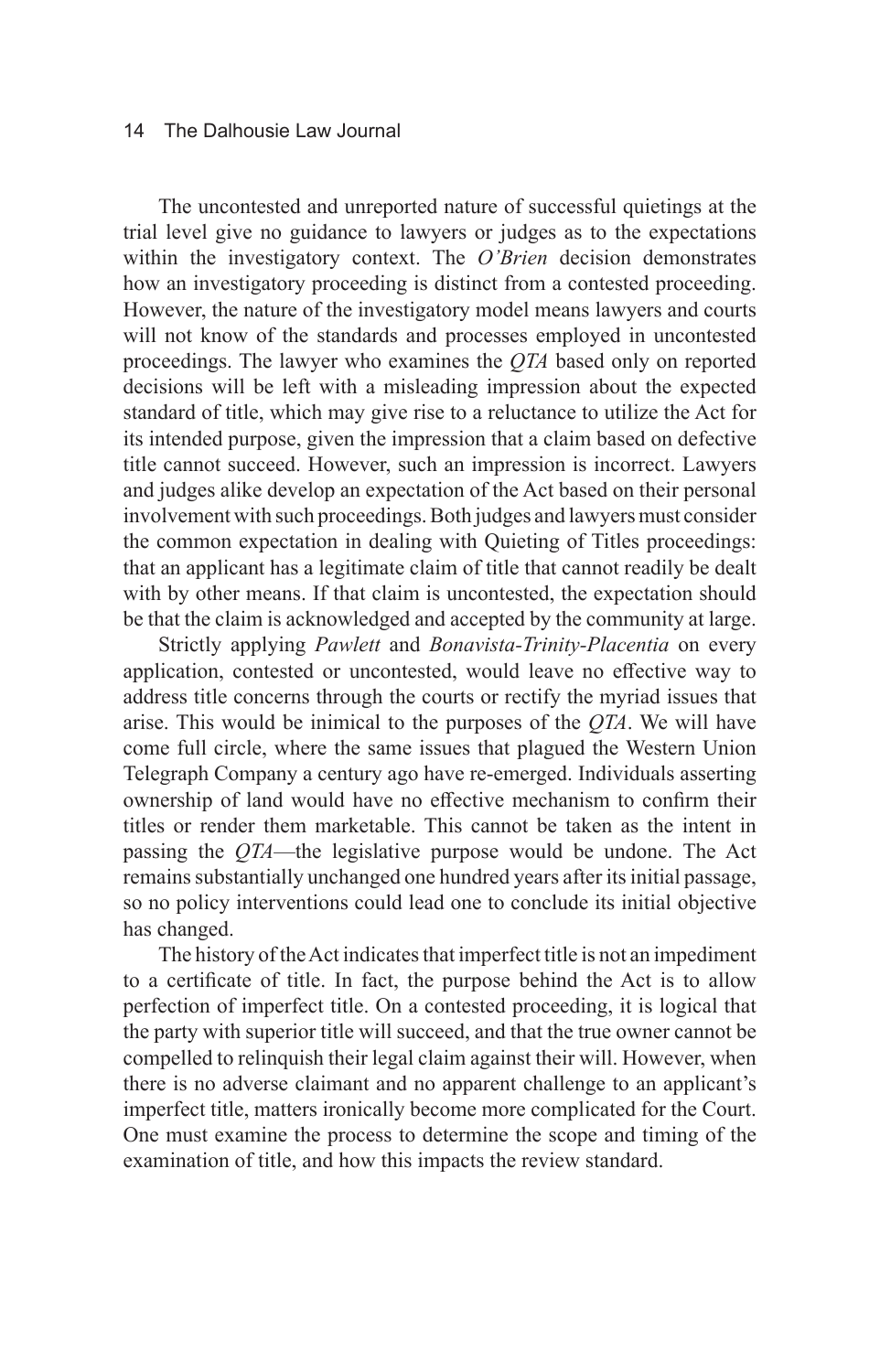On the Operation of the *Quieting of Titles Act* 15 in Newfoundland and Labrador

#### 1. *The two-stage uncontested process*

Determining the standards of title to apply requires an examination of the uncontested procedure. The *QTA* creates a two-stage process: preadvertising and post-advertising

At the first stage, an applicant must present a prima facie case on an ex parte basis to advertise the claim. A certificate of title cannot be issued without first publishing notice of the claim.<sup>53</sup> The court must review the materials filed with the originating application to determine if the claim should proceed to advertising. To trigger an investigation of title, the applicant need only show that the claim is not frivolous and should be investigated.54 A claimant who cannot meet this low threshold should not be permitted to the advertising stage. The applicant's title must rest on some claim of entitlement to the land, be it colour of title or adverse possession, in order to meet this threshold.<sup>55</sup> While the initial threshold for advertising is low, courts should be prepared to grant the certificate of title on the basis of the materials filed if no adverse claims arise.<sup>56</sup> This is a sensible proposition: courts should not set the applicant up for failure by permitting advertising when they know the claim cannot succeed.

At the post-advertising stage, the court then determines whether the applicant's claim of title succeeds. If no adverse claims have arisen, the applicant should expect to succeed. However, if the Court of Appeal's statements on the standard of title in *Pawlett* and *Bonavista-Trinity-Placentia* are binding in the uncontested context, any title defect must result in a failure of the applicant's claim. The Court of Appeal does not make a distinction between contested and uncontested proceedings in these decisions. While it may be technically right to deny an uncontested claim on a technical or insignificant flaw, it is at a minimum inequitable and a disservice to the legislative intent. On a review of the legislative history of the *QTA*, it would seem to be an error to do so, where no objections to the applicant's title are raised.

If a title issue is identified by the court at either stage, the court must consider whether the title impediment or flaw creates a theoretical legal problem or an actual problem. A theoretical legal problem may arise where there is imperfect compliance with technical legal requirements, but no

<sup>53.</sup> *QTA*, *supra* note 1, s 12(1).

<sup>54.</sup> *Re Parsons* (1987), 68 Nfld & PEIR 181 at para 3, 209 APR 181 (Nfld SC (TD)) [*Parsons*].

<sup>55.</sup> See e.g. *Gosse v Murphy*, 2008 NLCA 26; *George*, *supra* note 30.

<sup>56.</sup> This has been included in the Judge's Practice Manual for this province for many years. A judge receiving an order for publication should be satisfied that the certificate would be granted, barring an adverse claim. See *Kippens (Town) v Doucette* (1988), 10 ACWS (3d) 69, 1988 CarswellNfld 348 at para 39 (Nfld SC (TD)).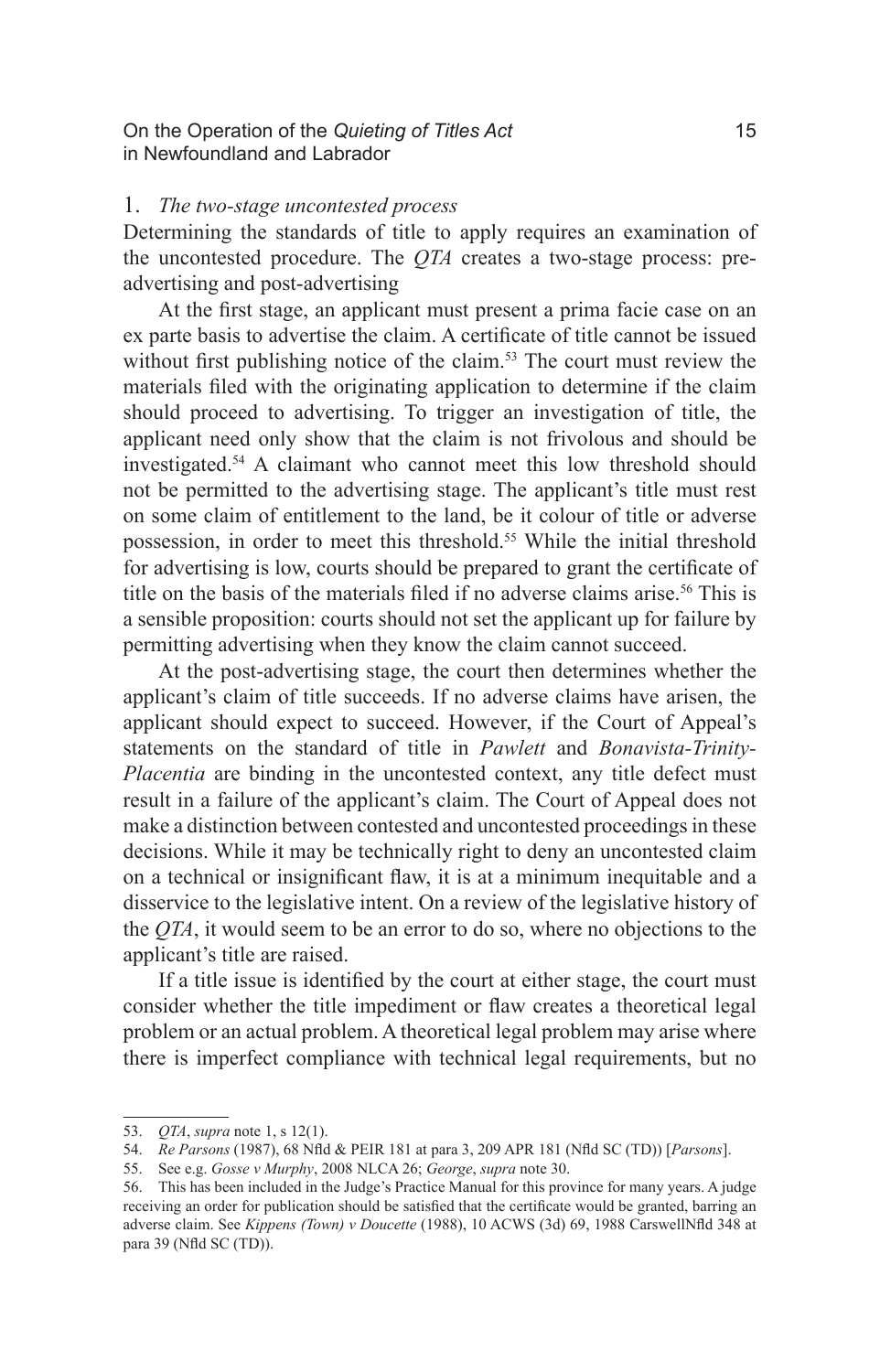adverse claimants appear to challenge the issue. An actual problem may arise where there is a superior titleholder identified, which may convert the matter from an investigatory proceeding to an adversarial one, if the other titleholder challenges the applicant's claim. Once identified, such a problem requires the court to investigate further by serving notice on other parties, as contemplated by the Act. However, the matter does not cease to become investigatory until an adverse claim is filed. The court must be careful not to create an adversarial proceeding without an adversary. If the legal impediment is not challenged by an adverse party with an interest in the issue, it should not be the court's place to frustrate the process of its own motion. The court is investigating whether the title "may be safely granted," not whether title is perfect. It may well be that the applicant's title is sufficiently well accepted that the title deficiency is not a practical matter in the real world. One should bear in mind the admonition of Justice Green (as he then was) in *Hollett v Hollett*:

It is important, in my view, before seeking to determine, globally, the application of the legal principles discussed above to the facts of the case, that an attempt should be made to characterize the nature of the interest that was really intended to be created or which best accords with the apparent expectations of the parties. Such a characterization should determine the nature of the analysis to be subsequently undertaken.

...

This case in many ways typifies the informal arrangements which frequently are involved in land holding in rural Newfoundland. It seems to me that a court ought to be sensitive to the fact that land holding, from a practical point of view, is often based upon arrangements which do not fit neatly into formal legal categories. If courts take too formalistic an approach to the application of property law concepts in such circumstances, the result may be the frustration of normal social expectations. I note that in other contexts relating to real property law in Newfoundland, the courts have in fact modified traditional legal principles to take account of local conditions...<sup>57</sup>

When analyzing a quieting, it is important to start from the proposition that the applicant has a legitimate basis for his or her claim, but that the applicant's claim will fall short of providing clear title on its own. If the applicant could prove title on their own, they would not be before the court seeking certification. Considering the peculiarities of title in Newfoundland and Labrador and the remedial intention of the *QTA*, the court should

<sup>57.</sup> *Hollett v Hollett* (1993), 106 Nfld & PEIR 271 at paras 115, 117, 334 APR 271 (Nfld SC (TD)) [*Hollett*].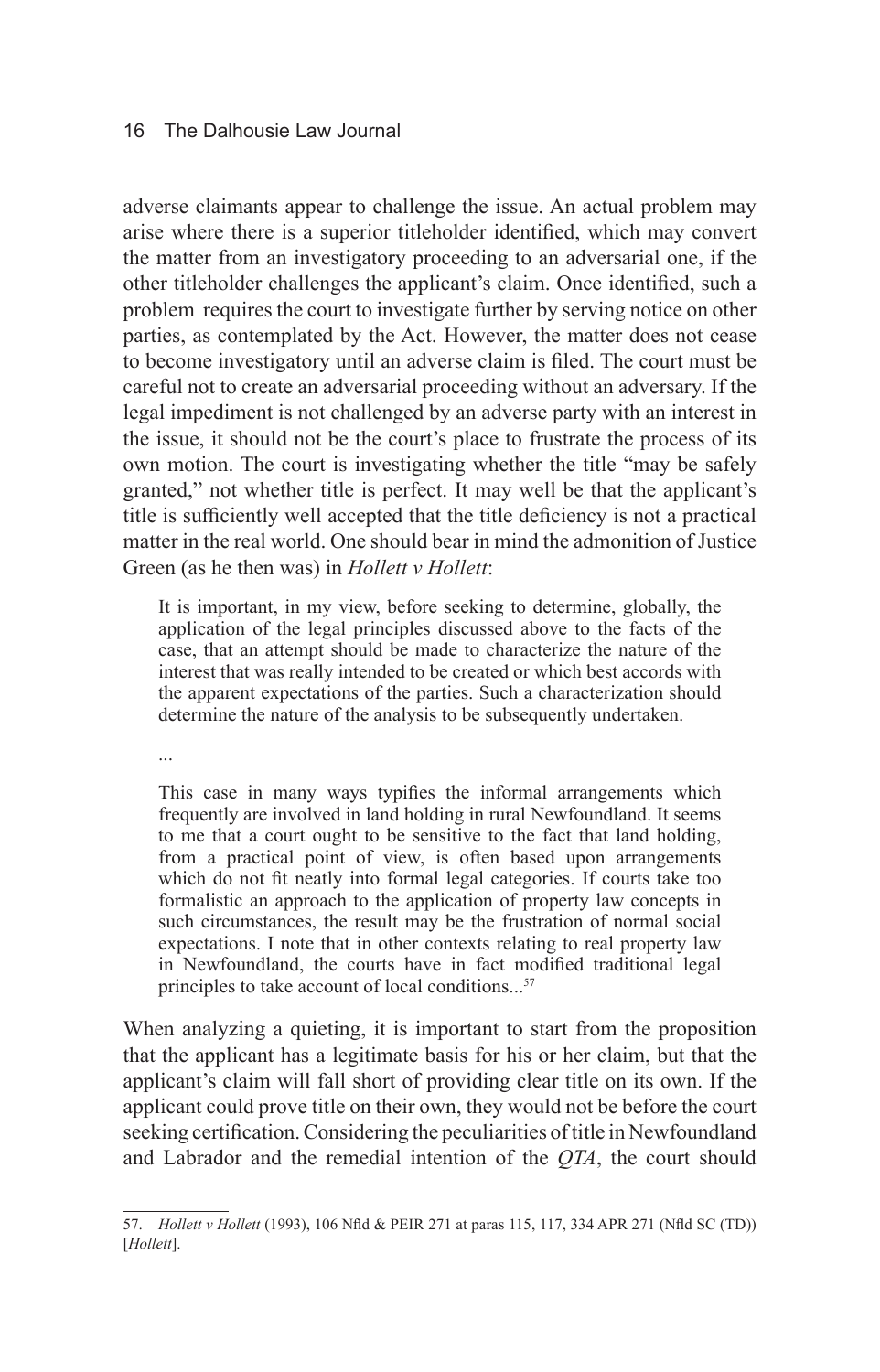expect to deal with defective title whenever the Act is engaged. Such defective title may well be recognized by all others who could claim an interest in the property. It may be recognized by the community, it may be recognized by other family members, it may even have the cloak of official recognition by municipalities assessing taxes. Taking a pragmatic approach, and bearing in mind the language of the Act, the test is whether or not the applicant can be "safely granted" the certificate, or whether the applicant is "entitled to the land."58 Thus, a wide latitude is appropriate on title throughout an investigatory proceeding.

Though wide latitude is appropriate, the court must also be "satisfied respecting the title" that the applicant "is entitled to the land".59 Where the court identifies any concerns on title, section 11 of the *QTA* requires the court to give the applicant an opportunity to produce further evidence or remove defects in the evidence.<sup>60</sup> Section 11 has no temporal limitation, so it can arise pre-advertising or post-advertising. In the case of *Re Parsons*, this issue arose in the context of a claim involving an unprobated estate. The applicant had been permitted to advertise his claim on its own merits, with an opportunity to resolve the estate issue post-advertising.<sup>61</sup> This was not fatal to advancing the applicant's claim, but rather a post-advertising opportunity to "remove defects" in the title.<sup>62</sup> Based on *Parsons*, defects at the initial stage are not fatal to the request for an investigation, but the applicant should be made aware of them and the impediments they may create at the second stage. When in doubt regarding the effect of an impediment, the court should defer to the applicant's claim at the initial stage but bring the impediment to the applicant's attention and perhaps direct specific notice to individuals. This is a matter that warrants further investigation, rather than dismissal, and can be remedied with a targeted advertising order.

If the advertising period passes with no adverse claims arising, whatever concerns there may be about title should be disregarded in the interests of equity and efficiency. It is not for the court to seek out reasons

<sup>58.</sup> *QTA*, *supra* note 1, s 13(1)-(2).

<sup>59.</sup> *Ibid*.

<sup>60.</sup> *Ibid*, s 11.

<sup>61.</sup> *Re Parsons*, *supra* note 54 at para 29.

<sup>62.</sup> See *infra* re unprobated estates generally. Note that the applicant in *Parsons* claimed under the husband's estate, but the court held that the title to the property was vested in the wife, so the issue for the applicant to resolve was the necessity of obtaining title from a different estate. Ultimately, the certificate of title was granted in the *Parsons* matter on 29 June 1988 (see registered certificate of title at the Newfoundland and Labrador Registry of Deeds, Roll 542, Frame 1259), but there is no indication in the certificate or in any reported decision about how the matter proceeded after the cited decision.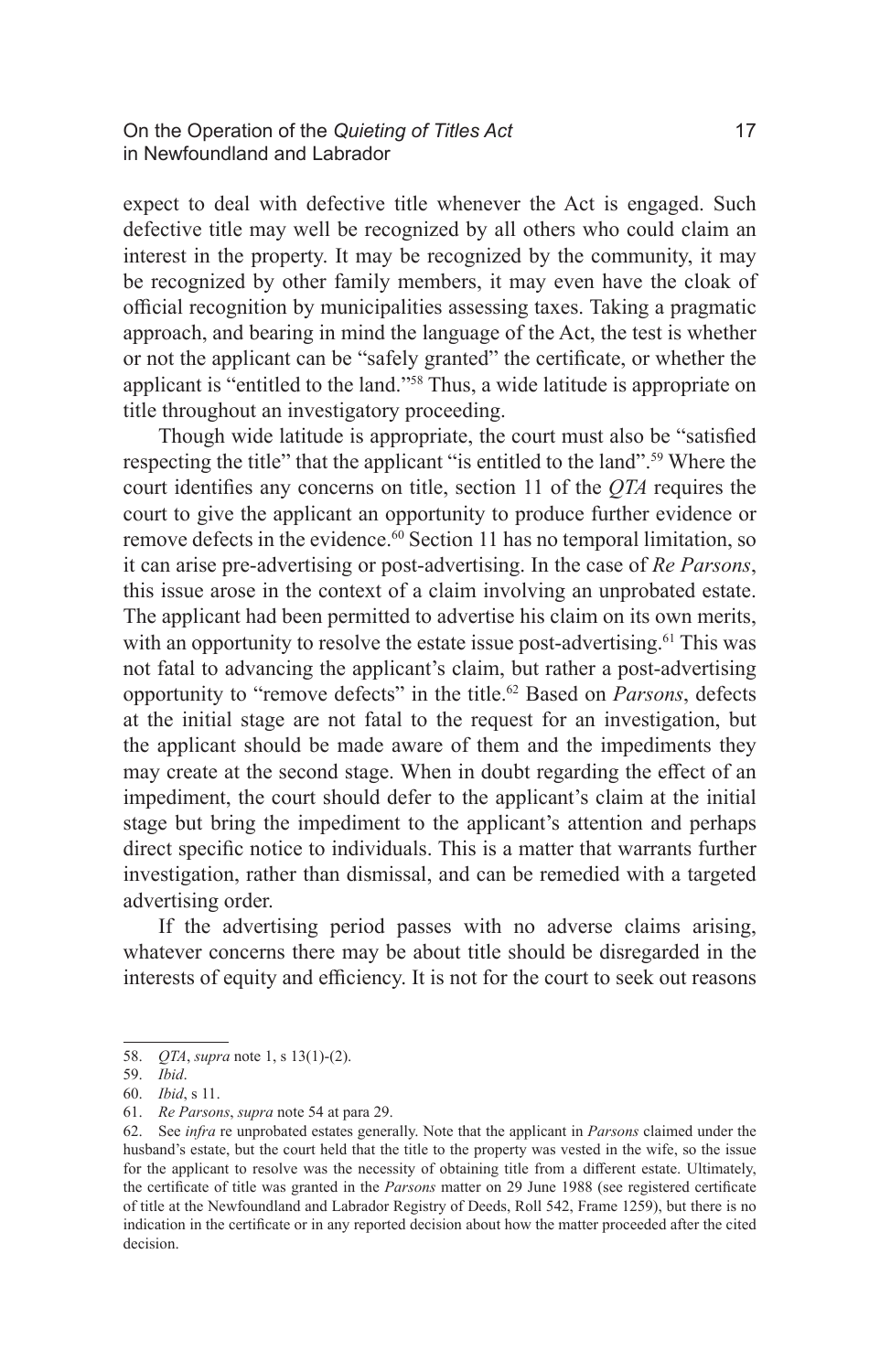to deny the certificate of its own motion. To do so would put the court into an adversarial role: the court would raise an issue on behalf of the interested party who has not elected to participate themselves. This would be contrary to the investigatory nature of the uncontested proceeding and the remedial intention of the *QTA*. It bears repeating that the court is not being asked to decide whether title is legally sufficient; it is being asked to determine if the certificate may be "safely granted" to an individual claiming entitlement to the land. One could liken such a failure to file an adverse claim to any other form of default in civil litigation, which would entitle the claimant to an order in his or her favour.<sup>63</sup> Where an adverse claim is filed, the substance of that claim is important. If the adverse claim does not challenge the applicant's ownership of the land at issue, the certificate of title can be granted without addressing the substance of the adverse claim, though the interest raised may be determined within the quieting at the court's discretion.<sup>64</sup>

The reason for the general language of the Act becomes clearer at the post-advertising stage. The title may still be defective, but the applicant will have demonstrated that he or she has some entitlement to the land (which must be demonstrated before advertising), and the degree to which the applicant's claim is contested will be apparent after advertising. If no contest arises post-advertising, the court can find that the title may be "safely granted," as the legislated standard requires.<sup>65</sup>

2. *A comparative approach:* The Nova Scotia Land Titles Clarification Act

One finds an analogous context to the uncontested quieting in the Nova Scotia Supreme Court's decision in *Downey v Nova Scotia (Attorney General)*. 66 This case arises under Nova Scotia's *Land Titles Clarification Act*, a remedial title statute intended to clarify land tenure in predominantly Black areas of Nova Scotia, where undocumented possessory title and

<sup>63.</sup> See generally rule 16 of the *Rules of the Supreme Court 1986*, SNL 1986, c 42, Schedule D.

<sup>64.</sup> See e.g. *Power Motors* 1993, *supra* note 12, where Justice Woolridge granted leave to hear options to purchase land in the context of the applicant's quieting. The adverse claims created "equitable interests," though none of the adverse claimants asserted ownership of the applicant's property. This is permissible under s 3(2) of the *QTA*. In *Re Noel Quieting of Titles* (unreported Memorandum of Disposition, 31 December 2018), Grand Bank #2017 06G 0081 (NLSC) [*Noel*], the adverse claimant asserted a public right-of-way through the applicants' land. Justice Handrigan issued the certificate of title without deciding the right-of-way issue, holding that the right-of-way, if valid, would survive issuance of the certificate of title under s  $22(1)(e)$  of the *QTA*, and that the applicants should first be decreed owners of the land in order to respond to the claim.

<sup>65.</sup> *QTA*, *supra* note 1, s 13(1).

<sup>66.</sup> 2020 NSSC 201 [*Downey*].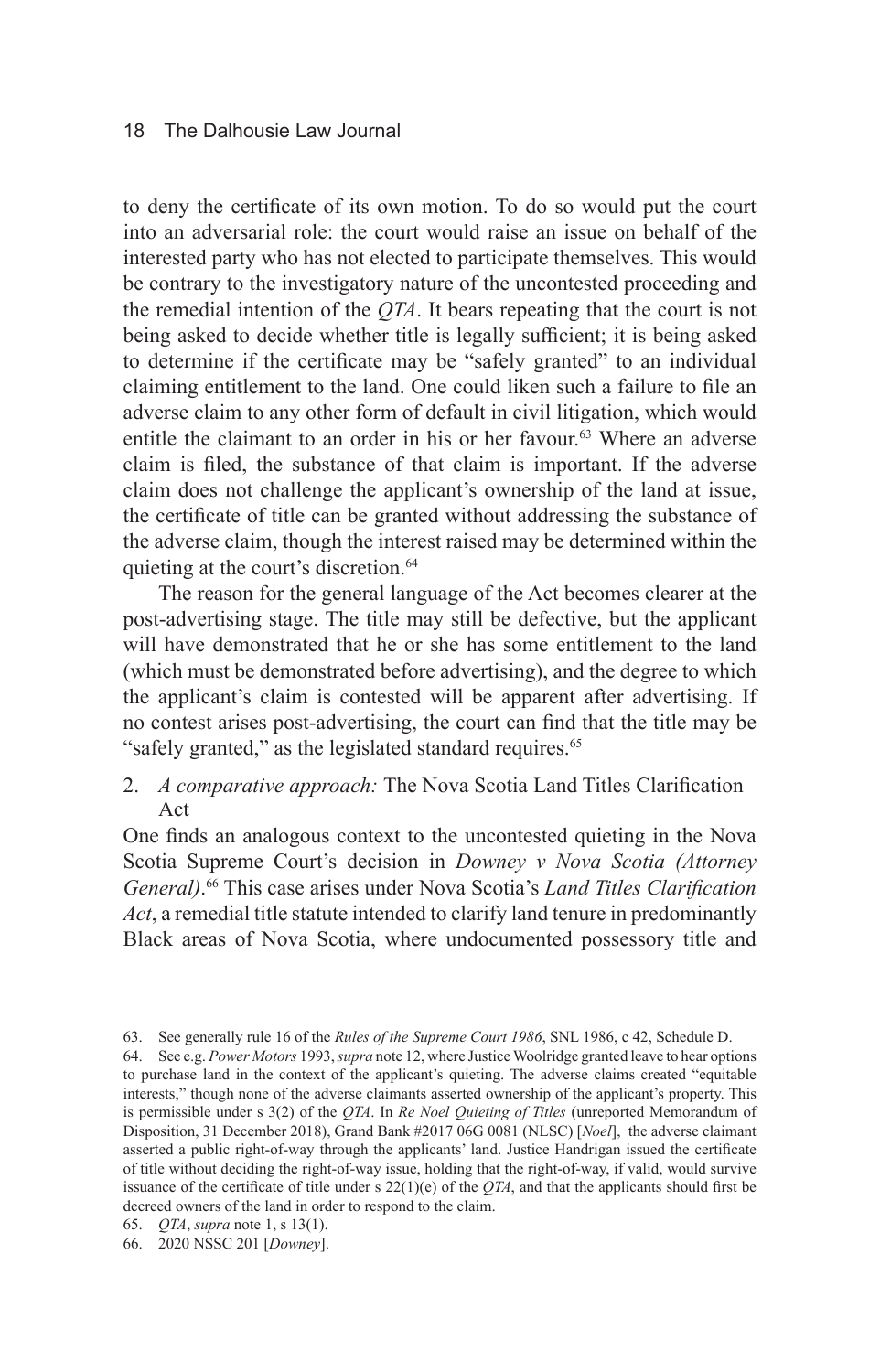On the Operation of the *Quieting of Titles Act* 19 in Newfoundland and Labrador

informalities in transfers created uncertainty in property rights.<sup>67</sup> There are direct parallels between Nova Scotia's situation and that in Newfoundland and Labrador:

Residents in African Nova Scotian communities are more likely to have unclear title to land on which they may have lived for many generations. That is because in those communities, informal arrangements were more common. Financial and other obstacles made it less likely that people in those communities would retain lawyers and surveyors to research title, register deeds or wills, or survey boundaries. People may have lived on the land for generations without having title registered. No one else might claim it and it may be that no one in the community disputes their entitlement to it. But they still have no formal title.<sup>68</sup>

The *LTCA* uses an administrative process to confirm title, so the *Downey*  decision is a judicial review of an administrative body's decision. Nevertheless, it sets out the appropriate standard for evaluation of land titles under the *LTCA*. The notable parallel between the *LTCA* and the Newfoundland *QTA* is the absence of specific criteria for granting a certificate of title. Neither act specifies absolute rules for obtaining or denying title. As noted by Justice Campbell in *Downey*:

[The *LTCA*] does not require that a claimant establish a period of 20 years of adverse possession or provide information that would allow the Department to assess whether the property had been occupied for 20 years. It contains no reference at all to adverse possession or facts that would establish a claim of adverse possession. ...The legislation is silent on the basis upon which entitlement is established. There are no regulations. The legislation does not specifically require a period of possession for 20 years, but it may be presumed that entitlement must be based on some objective criteria in order for that issue to be assessed.<sup>69</sup>

Newfoundland and Labrador's *QTA* is similarly silent on what is required for a certificate of title, leaving it to the discretion of the court to be "satisfied" with the applicant's title.<sup>70</sup> It would be open to the legislature to impose requirements and benchmarks for the issuance of title. That would not be desirable, given the legislative purpose. The *QTA* is broadly written for a reason.

<sup>67.</sup> RSNS 1989, c 250 [*LTCA*]. See also the detailed history of the *LTCA* in *Beals v Nova Scotia (Attorney General)*, 2020 NSSC 60 at paras 20-39.

<sup>68.</sup> *Downey*, *supra* note 66 at para 5. Compare to the similar context in Newfoundland and Labrador: see generally discussion of title in French, "Property Interests" and French, "Abolition of Adverse Possession," *supra* note 4.

<sup>69.</sup> *Downey, supra* note 66 at paras 27-28.

<sup>70.</sup> *QTA*, *supra* note 1, ss 13(1)-13(2) .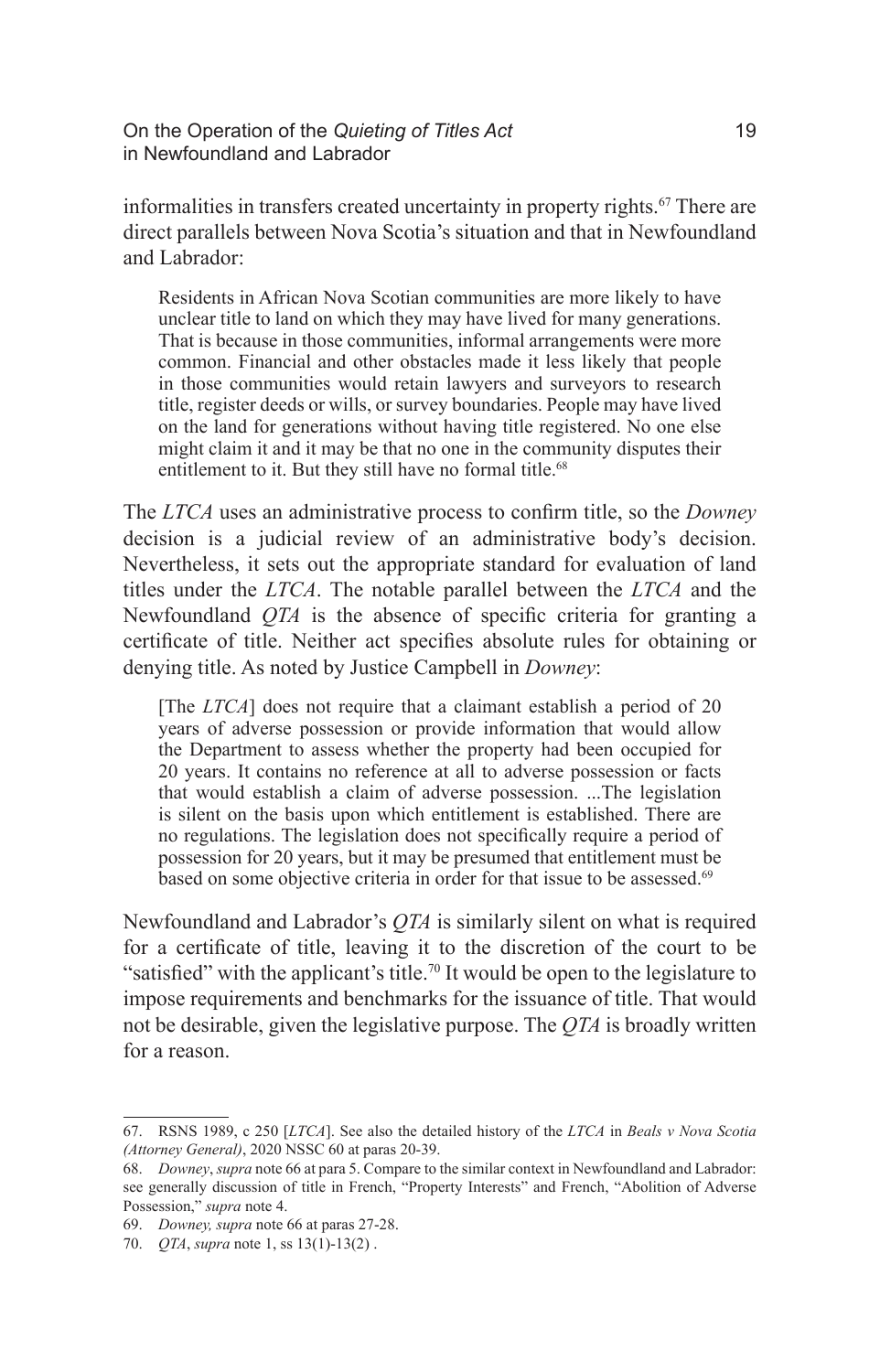Justice Campbell went further in *Downey*, holding that looking for adverse possession would be inimical to the purposes of the *LTCA*. 71 Adverse possession may arise as a defence to an adverse claim, if an adverse claim is asserted. Failure to meet the prescribed limitation period is not fatal when looking at a remedial statute for the rectification of title. Indeed, as noted by both Justice Campbell in *Downey* and Justice Green in *Hollett*, the methods of land transfer and peculiar practices of land holding in their respective jurisdictions mean the decision-maker must look at the application contextually and not remain hidebound to strict rules of establishing good title.<sup>72</sup> Both provinces' processes contemplate title not being in order and applicants presenting claims that may be recognized and uncontested that nevertheless fall short of the standards of good title. This is consistent with the rule in *Perry v Clissold*, long applied in Newfoundland and Labrador, that one in peaceable possession of land is presumed to have good title against the world unless another person can demonstrate better title.73

*Downey* was an uncontested application for title. The Downeys' application was denied by the administrative decision maker on its own motion. There is no indication that the Crown or any other party intervened to object to the Downeys' title at the adjudicative stage. The Nova Scotia Supreme Court overturned the administrative decision maker's ruling denying the uncontested title application. The approach of the Nova Scotia Supreme Court provides an appropriate parallel case for the Newfoundland courts to consider in the context of uncontested quietings. The Newfoundland and Labrador Supreme Court should follow the largely unfettered discretion in the *QTA* to grant title where the claim to title is uncontested.

#### 3. *Unreported and uncontested outcomes under the* QTA

In practice, there are many examples of the Supreme Court of Newfoundland and Labrador following a *Downey*-like procedure for title examination. However, those decisions proceeded ex parte, with no adverse claims, and thus no written reasons. It is a quirk of the operation of the *QTA*: the uncontested cases that flow successfully do not set written precedent, they are resolved with the issuance of a certificate of title. These cases demonstrate how the process works in everyday practice and routine

<sup>71.</sup> *Downey*, *supra* note 66 at paras 32-35.

<sup>72.</sup> *Ibid* at para 5; *Hollett*, *supra* note 57 at para 117.

<sup>73.</sup> *Perry v Clissold* (1906), [1907] AC 73, 4 CLR 374. For its application in Newfoundland and Labrador, see *House v Glovertown (Town)* (1977), 17 Nfld & PEIR 416 at para 71, 46 APR 416 (nfld SC (TD)); *Re Chaytor* (1980), 27 Nfld & PEIR 310 at para 78, 74 APR 310 (Nfld SC (TD)).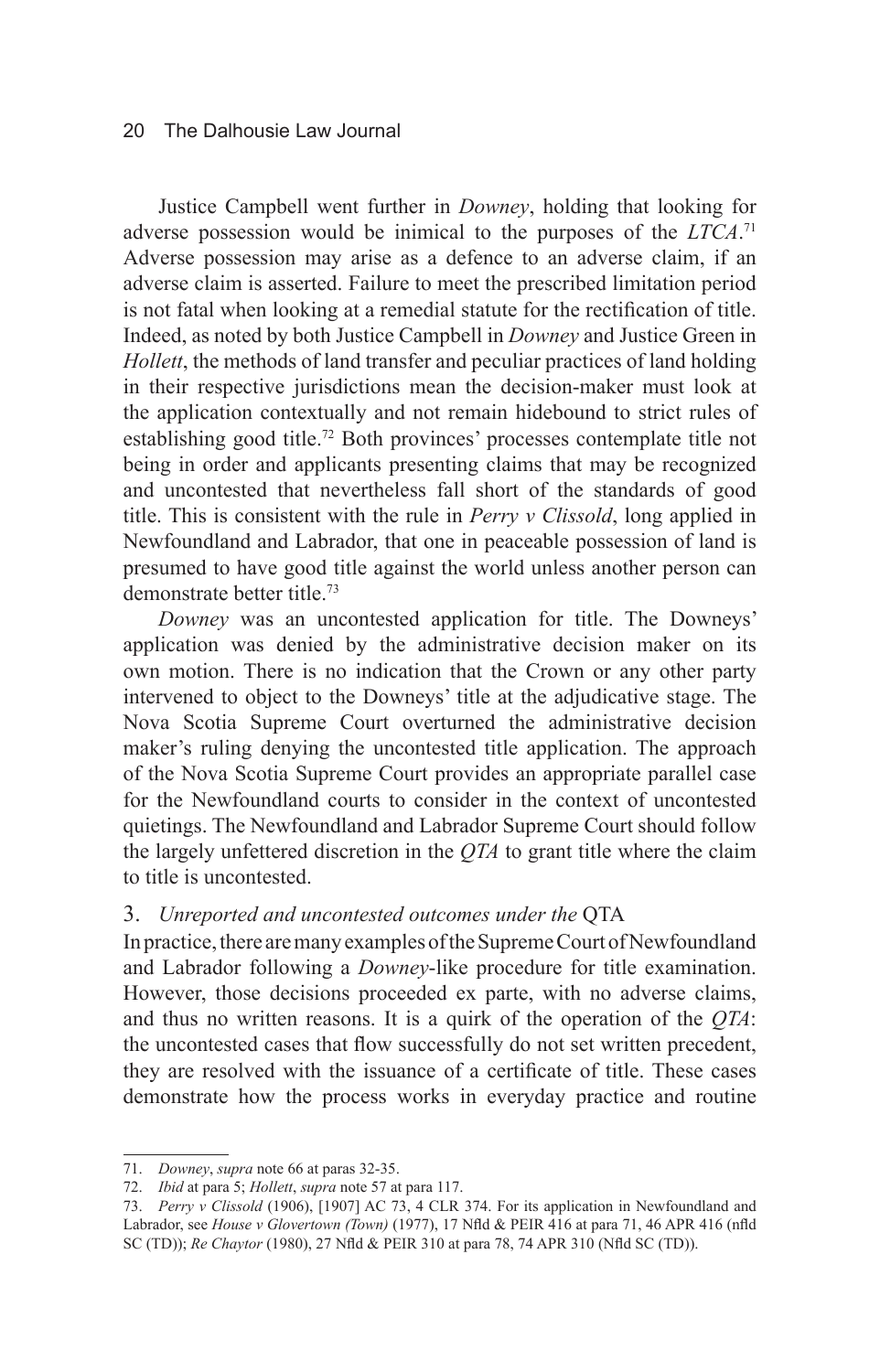matters, but they are undiscoverable by traditional research methods. Practitioners and judges who are familiar with the *QTA* operate from an understanding of the *QTA* based on experience, but that experience is not reported. The reported caselaw under the *QTA* gives an erroneous impression of how the *QTA* operates in practice. The cases that reach the Court of Appeal will only arise in narrow contested circumstances. Those who rely only on legal research into the *QTA* will find the standards too daunting to effectively employ the Act for its intended purpose.

Consider the estate context as an example. In *Re Parsons*, an intrafamily dispute arose about entitlement to a property as between the claimants through a husband and wife.<sup>74</sup> The applicant's predecessor in title was the husband, and the applicant claimed through the husband's unprobated will. The possession at issue ended long before the passage of the *Family Law Act*, which would have created a statutory joint tenancy in the matrimonial home.75 Justice Cameron ruled that the wife was entitled to the subject property by adverse possession, rather than the husband; and the applicant, applying under the will of the late husband, was given an opportunity to present the chain of title from the wife. However, Justice Cameron did provide that "[i]f the will of [the husband] is not admitted to probate leave is granted to the applicant to apply for a determination of his interest on intestacy of [the husband]."76 This ruling is somewhat unclear: does this statement permit the applicant to seek a declaration of his interest in the absence of probate, or does it allow for a determination of the interests of the applicant only upon seeking administration of an intestate estate on failure of the will? Justice Cameron's reasons are ambiguous. Earlier in her reasons, she states: "The fact that the will has not been probated will be relevant to a determination of whether or not a declaration should be made at this time but is not fatal to the application."77 This case does not hold that probate is a requirement under the *QTA*. Rather, it leaves the determination of that point to the future. A strict application of *Pawlett*, the leading case at the time *Parsons* was decided, would hold that such a failure was fatal to the application, and the applicant could not seek a certificate of title without either a legal or possessory estate. Yet Justice Cameron does not dispose of the matter on that basis or state that it is a requirement. Notably, there is an adverse claim in this matter, but it is

<sup>74.</sup> *Parsons, supra* note 54.

<sup>75.</sup> RSNL 1990, c F-2, s 8(1). The statutory joint tenancy in the matrimonial home was created by the *Matrimonial Property Act*, SN 1979, c 32, effective 1 July 1980. The possession at issue in *Parsons* ended around 1945: see *Parsons*, *supra* note 54 at para 5.

<sup>76.</sup> *Parsons*, *supra* note 54 at para 29.

<sup>77.</sup> *Ibid* at para 3.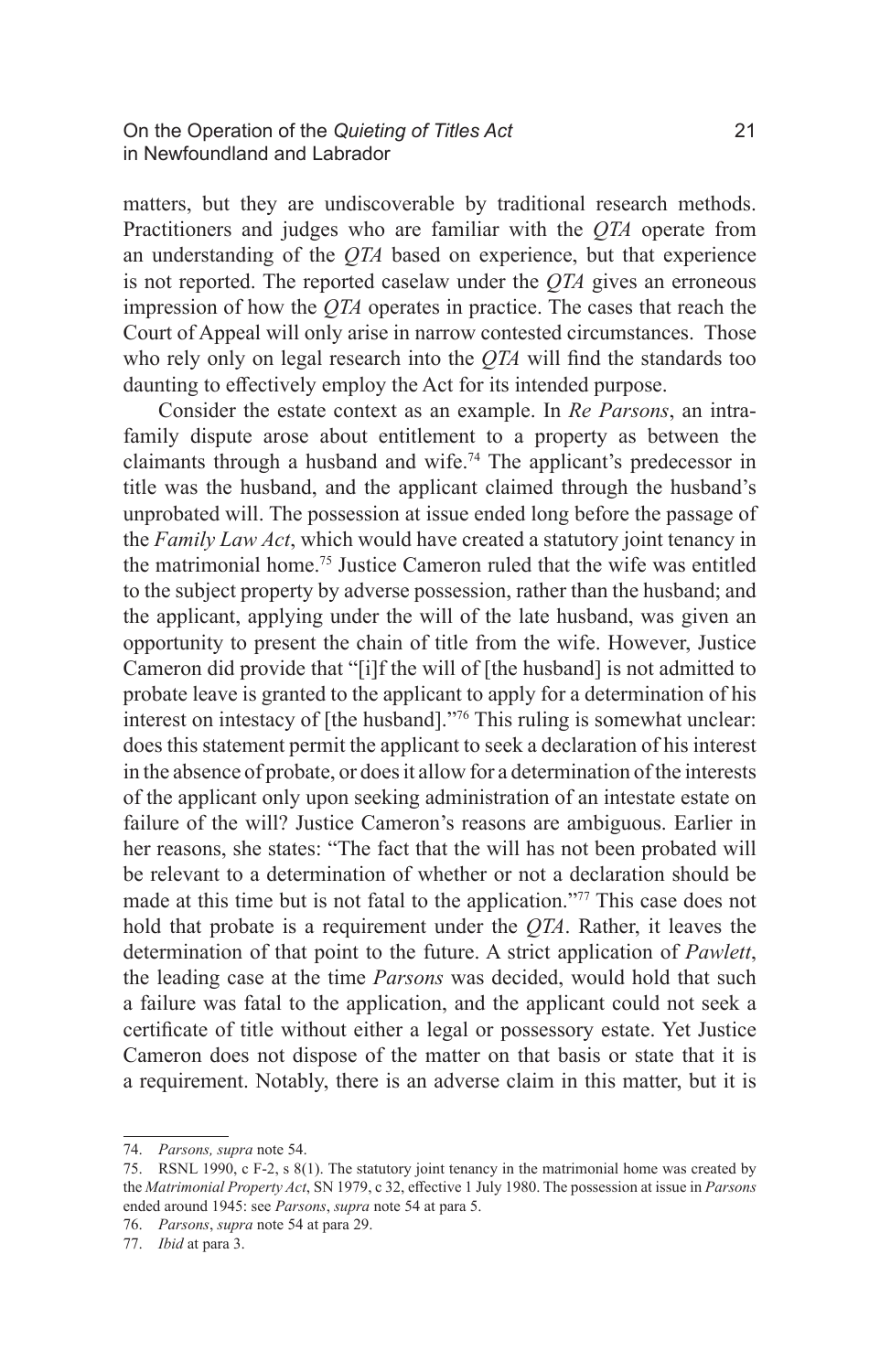not an adverse claim on the wife's estate, it is an adverse claim by the descendants of the wife's siblings. The court held that the wife was the proper locus of title, and neither the applicant nor the adverse claimants claimed directly through her. Had the wife's estate been engaged and opposed the application, the outcome may well have mirrored *Pawlett*. That it did not is telling. Ultimately, the certificate of title was issued to the applicant in *Parsons*, though no written decision clarifies how the matter was resolved.<sup>78</sup>

The recent decision of our Court of Appeal in *Power Estate v Hayward* raises further confusion.<sup>79</sup> *Power Estate* involved an appeal of a rejected application for a portion of land north of St. John's, which had belonged to the applicant's father previously, and which was divided into four parcels for the purposes of the application. The application was contested by nine adverse claimants, including siblings of the applicant. At the trial level, Justice Adams rejected the application for title to two parcels of land, indicating that the applicant had failed to establish either documentary or possessory title as against his siblings.<sup>80</sup> The applicant appealed and the trial judge's decision was upheld. It is noteworthy for the purposes of this section that the majority of the Court of Appeal commented briefly on the failure to administer the father's estate.<sup>81</sup> The majority merely notes that the father's estate was unadministered, and the legal interests of the siblings as beneficiaries of the father's estate "have not been judicially determined."82 The concurring reasons of Justice Butler go further, indicating that the legal title being vested in the estate and not adversely possessed could not sufficiently ground title.<sup>83</sup> In the context of the *Power Estate* case, these comments are not determinative of the lis inter partes: the appeal turned on the question of whether the applicant had sufficiently divested his siblings by possession. No allegation appears to have been asserted that the father's estate was the proper owner of the title. Rather, it was a question of whether the applicant had sufficiently divested the adverse claimants. When one considers the context of a contested quieting, as distinct from an uncontested quieting, it stands to reason that the applicant's failure of possessory title and absence of legal title causes the application to fail when it is actively contested. It is not a question of technical adherence to rules establishing title, it is a question of the

<sup>78.</sup> See *supra* note 62.

<sup>79.</sup> 2021 NLCA 58.

<sup>80.</sup> *Power Estate (Re)*, 2020 NLSC 85, paras 77-78.

<sup>81.</sup> *Supra* note 79 at paras 17-19.

<sup>82.</sup> *Ibid* at para 18.

<sup>83.</sup> *Ibid* at paras 32-42.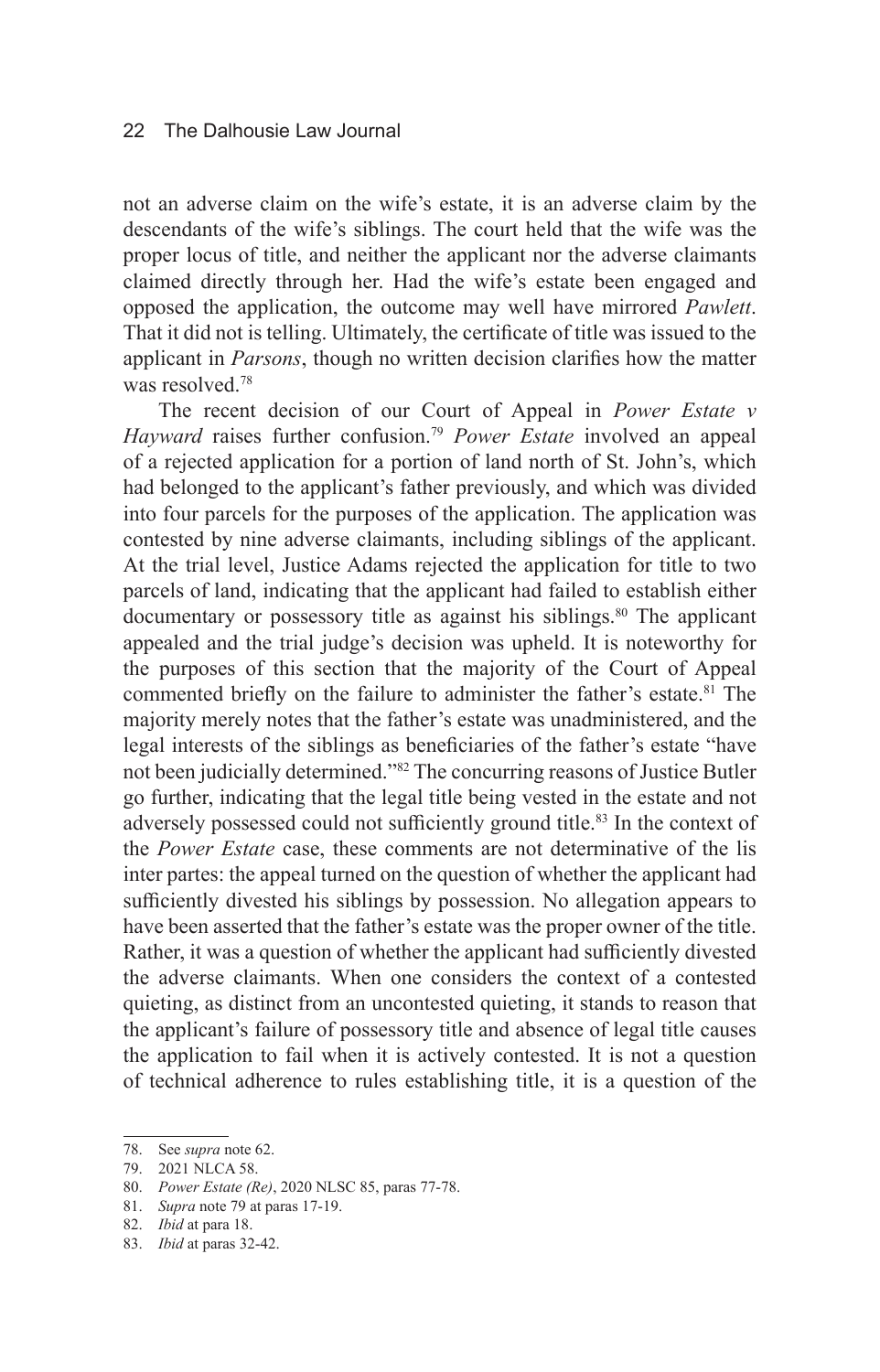prejudice to the interests of adverse claimants. The adverse claimants were not dispossessed by the applicant, and thus had as much of an interest in the property at issue as the applicant himself, based on the principles of intestate succession. The Court of Appeal's comments in this case indicate a troubling adherence to technical strictures of law, but this should not be seen to apply in the uncontested quieting context. The comments on the failure to administer the estate and the interests of the adverse claimants was obiter to the matter at hand. The appeal concerned the interest of the applicants against his siblings as adverse claimants, and not of the parties generally as against the uninvolved estate.

In considering this debate, one should note that the Supreme Court of Newfoundland and Labrador has repeatedly granted certificates of title to land in uncontested proceedings where estates were never probated but beneficiaries had released their interest, or where an unprobated will accounted for the transfer without adverse possession divesting the estates' interests. Recent examples of this include *Re Dyke Quieting of Titles*; <sup>84</sup> *Re*  Smart Quieting of Titles;<sup>85</sup> Re Churchill Quieting of Titles;<sup>86</sup> Re Ducey *Quieting of Titles*; <sup>87</sup> *Re Smith Quieting of Titles*; 88 and *Re Cull and Pike Quieting of Titles.*<sup>89</sup> These recent unreported cases reflect the appropriate

<sup>84.</sup> *Re Dyke Quieting of Titles* (unreported, certificate issued 14 November 2020), Grand Bank #2015 06G 0177 (NLSC). Property at Eastport was contained in a Crown grant. The applicant claimed title through the unprobated will of his grandfather, who died in 1965. The land had been vacant from 1965 to 2013, when the applicant built a home on it.

<sup>85.</sup> *Re Smart Quieting of Titles* (unreported, certificate issued 13 October 2017), Grand Bank #2017 06G 0036 (NLSC). A property at Glovertown was contained in a Crown grant. The property was possessed until 2008, when the applicant's predecessor in title died. The applicant proceeded with deeds of release from the next of kin of the decedent.

<sup>86.</sup> *Re Churchill Quieting of Titles* (unreported, certificate issued 3 January 2017), Grand Bank #2016 06G 0081 (NLSC). A property at Hodge's Cove was contained in a Crown grant. It had been vacant for at least 30 years; the last occupant of the land had died in 1990. An unprobated will left the property to one George Churchill, who died in 2000 without entering into possession. The Estate of George Churchill was not probated, but the applicant proceeded with deeds of release from the next of kin of George Churchill.

<sup>87.</sup> *Re Ducey Quieting of Titles* (unreported, certificate issued 7 June 2017), Grand Bank #2017 06G 0019 (NLSC) [*Ducey*]. A property at Garnish was not contained within a Crown grant. Usage of the property for agricultural purposes traced from pre-1949 until the early 1970s. Buildings on the property were removed by the late 1970s, and no subsequent use was made of the property thereafter. Its last user died in 1986, and the land was deeded to the applicant by the deceased's son without probate of the last user's estate. No registered documents relating to the property were found.

<sup>88.</sup> *Re Smith Quieting of Titles* (unreported, certificate issued 29 June 2018), Grand Bank #2017 06G 0157 (NLSC). Property at Port Rexton was contained in a Crown grant. The applicant claimed title by deeds of release from great-great-grandchildren of the original grantholder, who had died in the 1920s. The property had never been occupied by anyone.

<sup>89.</sup> *Re Cull and Pike Quieting of Titles* (unreported, certificate issued 24 October 2019), Grand Bank #2017 06G 0133 (NLSC). Property at Bonavista contained in a Crown grant had been used as farmland for at least twenty years prior to the death of its occupier in 2014. The occupier's widow and children executed deeds of conveyance to the applicants in 2017.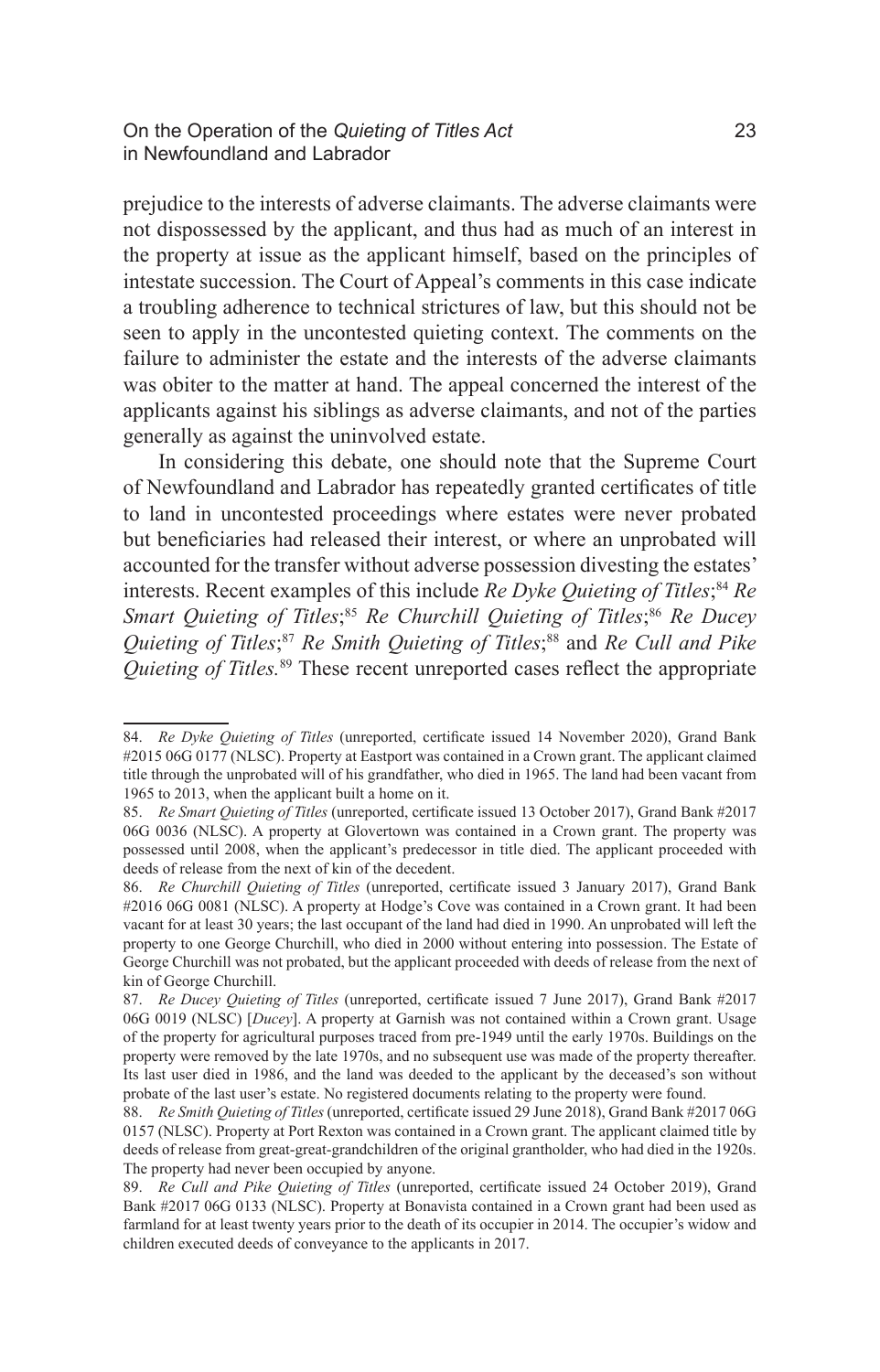outcome envisaged by the *QTA* on uncontested matters and are correct at law, as they accurately reflect the legislative standard of the applicant's "entitle[ment] to the land."90 Such deeds of release would not constitute good title in the marketplace due to the provisions of the *Chattels Real Act*. 91 Nevertheless, they do provide a "legal basis" for an applicant to proceed with a claim to a given property by grounding the applicant's "entitlement" to the property. $92$  This is consistent with the Act and with the ruling in *Re Parsons*.

The author has reviewed cases on which he has personal knowledge and experience from the Supreme Court's Judicial District of Grand Bank in the last ten years. The Judicial District of Grand Bank handles an outsized number of *QTA* proceedings for its size: 35 per cent of the quieting of title certificates which were registered at the Registry of Deeds since 2012 are from matters filed in the Grand Bank District, the secondhighest percentage in the province, behind only the Judicial District of St. John's.<sup>93</sup> The majority of these cases are unreported, but they demonstrate a flexible and pragmatic approach in keeping with the principles underlying the *QTA* and appropriately treating matters of uncontested title. These cases are examples of how titles have been granted where title may be defective or uncertain in practice but is nevertheless valid and accepted by the community.

Such unreported cases have dealt with longstanding historical title that was premised on unregistered legal conveyances but recognized in

<sup>90.</sup> *QTA*, *supra* note 1, s 13(2). Note Justice Marshall's concurring reasons in *Russell v Blundon*, 2002 NFCA 20 at para 43, wherein he held that "colour of title" includes an entitlement to seek legal title, which includes a right to claim an interest through an unprobated estate in that case.

<sup>91.</sup> RSNL 1990, c C-11. See also *Mugford v Mugford* (1992), 103 Nfld & PEIR 136, 326 APR 126 (Nfld SC (CA)), holding that the beneficiaries of an estate have an interest only in the estate, not specific estate property.

<sup>92.</sup> The "legal basis" reference has been read conjunctively with the statutory requirement for satisfaction of the court that a certificate should issue, on a standard of a balance of probabilities. See *George*, *supra* note 30 at paras 4-5.

<sup>93.</sup> A search of the Registry of Deeds' CADO system (*supra* note 20) by document type "Quieting of Titles" for the ten-year period prior to publication of this paper (1 January 2012 to 10 March 2022) discloses 264 results. Each certificate identifies the court file number, which identifies the court centre in which it was filed. On review of these 264 certificates, 135 are from the St. John's centre, 93 are from Grand Bank, 14 are from each of Gander and Corner Brook, 5 are from Grand Falls–Windsor, and one is from Happy Valley–Goose Bay. The remaining two results are late registrations from the defunct Brigus centre. Using the number of sitting judges per district as a proxy for court activity, the judicial district of St. John's has 22 resident justices. The judicial district of Grand Bank has one, although four different justices have acted as resident justice for Grand Bank in the last ten years. Judiciary By Region (last visited 1 June 2022), online: Supreme Court of Newfoundland and Labrador <court.nl.ca/supreme/general/jregion.html> [perma.cc/3MPY-M6AT]. 73% of the justices of the Supreme Court of Newfoundland and Labrador are in the judicial district of St. John's, versus 3% in Grand Bank. Despite this vast discrepancy, 50% of quietings went through St. John's, and 35% went through Grand Bank.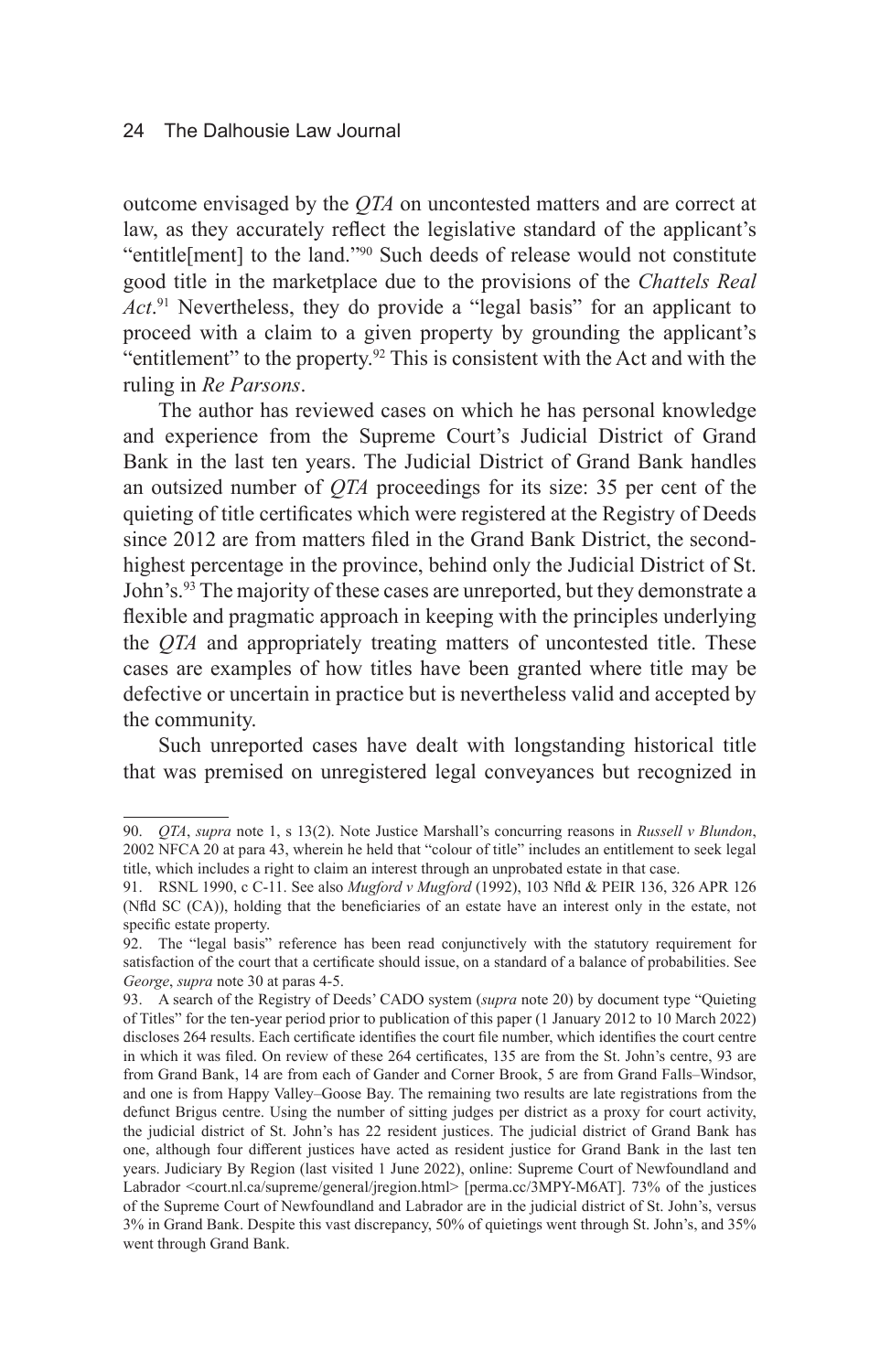On the Operation of the *Quieting of Titles Act* 25 in Newfoundland and Labrador

the community without accompanying possession. In *Re Maybee Quieting of Titles*, the applicant claimed title to two parcels of land at Trinity.<sup>94</sup> One parcel was rooted in an 1850 Crown grant and an 1862 registered conveyance, followed by a century of unregistered transactions by bills of sale without accompanying use. The second parcel was recorded on a Crown Lands map of the area from 1852 and had been used until approximately 1970 with no deeds of conveyance. The latter parcel was not known to have been granted. Neither parcel was contested, and a certificate of title was issued to the applicant for both parcels notwithstanding the title defects and long absences of possession.

Long periods of vacancy following longstanding use were also not bars to obtaining certificates of title in *Ducey*95 and in *Re Nancy Joanne Ltd Quieting of Titles*. 96 Both cases involved vacancy of the land for a period of over thirty years. While both cases rested on adverse possession which had ended long before proceedings commenced in either of these matters, the ownership claim was still recognized in the community as demonstrated by affidavits of possession. No issues were raised as to possible abandonment, and the long vacancy of the land was not a hindrance to obtaining title, even though title in both cases did not arise from a Crown grant. In the case of *Ducey*, no documentary title existed in relation to the land at all.

In several known examples, missing deeds would perfect title to land, but certificates of title were nevertheless issued in the absence of any adverse claim. These examples include cases where pedal possession related to a part of the larger undeeded whole<sup>97</sup> and instances of missing written conveyances.<sup>98</sup> In these cases, the absence of written deeds was

<sup>94.</sup> *Re Maybee Quieting of Titles* (unreported, certificate issued 2 May 2019), Grand Bank #2019 06G 0006 (NLSC).

<sup>95.</sup> Ducey, *supra* note 87.

<sup>96.</sup> *Re Nancy Joanne Ltd Quieting of Titles* (unreported, certificate issued 10 February 2016), Grand Bank #2015 06G 0106 (NLSC). Property at Twillingate. The concise statement of facts records that the property had a dwelling house present on it from 1854 to 1979, and the property was recorded in deeds registered in the 1940s and 1960s. There was no Crown grant to the land, and there were no transfers from certain titleholders named in the 1960s deeds. The property was vacant since 1979.

<sup>97.</sup> See e.g. *Re Butt Quieting of Titles* (unreported, certificate issued 26 February 2018), Grand Bank #2017 06G 0134 (NLSC); *Noel*, *supra* note 64; *Re Martin Quieting of Titles* (unreported, certificate issued 29 October 2018), Grand Bank #2016 06G 0175 (NLSC); *Re Jewer Quieting of Titles*, (unreported, certificate issued 10 February 2016), Grand Bank #2015 06G 0152 (NLSC) [*Jewer*]; *Re Moody Quieting of Titles*, (unreported, certificate issued 7 June 2021), Grand Bank #2015 06G 0023 (NLSC); *Re Perry Quieting of Titles*, (unreported, certificate issued 7 April 2016), Grand Bank #2014 06G 0186 (NLSC). These cases all involved a dwelling house on one part of a larger parcel of land, whereby use and possession of the larger surrounding land was recognized by the community as relating to the residential portion.

<sup>98.</sup> *Re Brothers Services Inc Quieting of Titles*, (unreported, certificate issued 15 December 2020),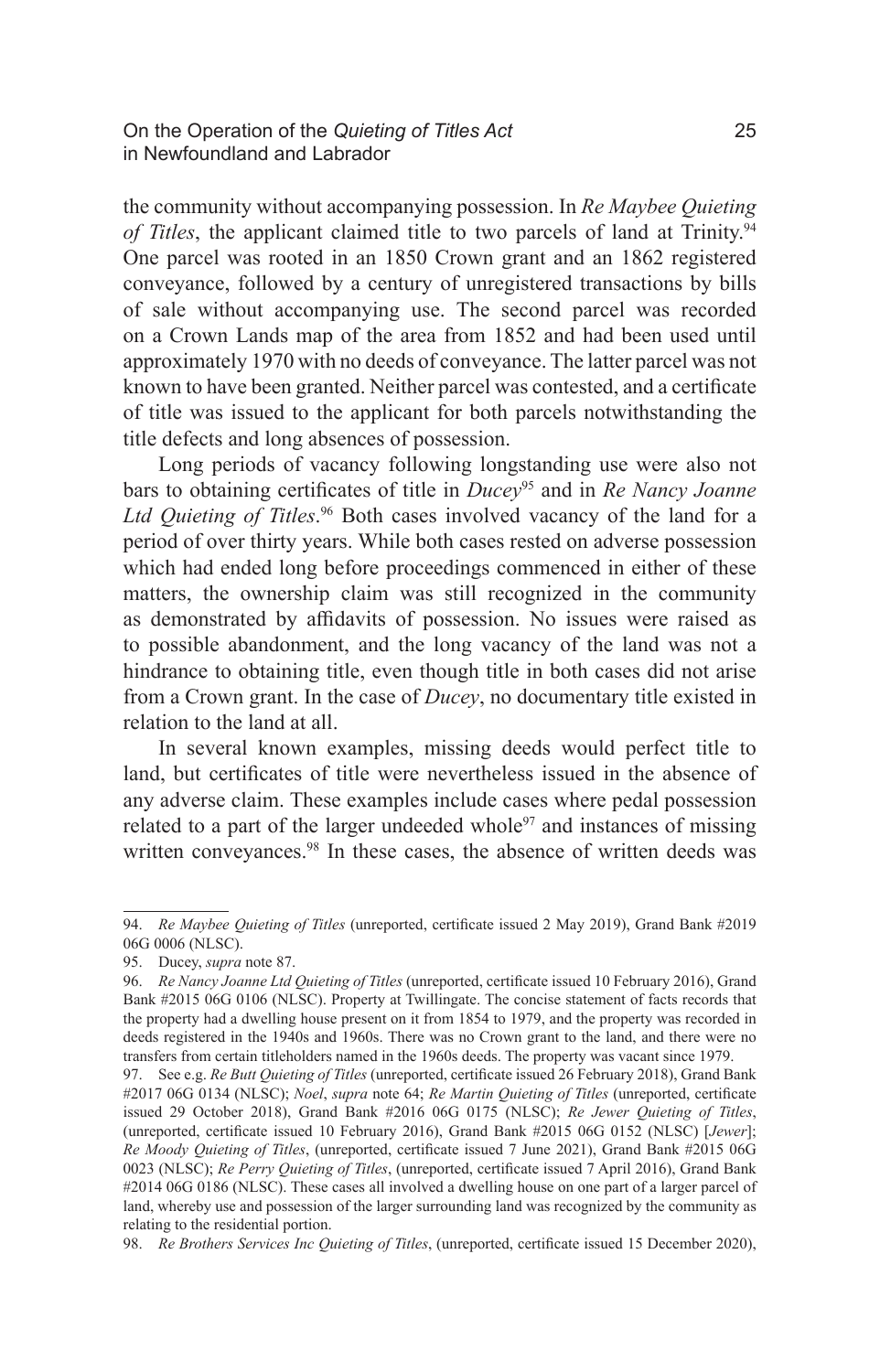coupled with possession and occupation and supported by affidavits of possession confirming that the larger parcel was subsumed into the use of the smaller portion thereof. In at least one known instance, a certificate of title was issued in the absence of a deed and without accompanying possession of sufficient length.<sup>99</sup>

The success of these quietings is in keeping with the admonition of Justice Aylward in the contested case of *Shea v Shea*: there must be some evidence of seisin, or of a legal estate in the land.100 *Shea* involved the wrongful inclusion of another individual's land in the applicant's quieting, but no adverse claim was filed during the quieting investigation, and the applicant received title uncontested. The other landowner commenced an action to reopen the applicant's quieting and recover his land on the basis that the applicant had no entitlement to that portion of land notwithstanding the successful quieting. Justice Aylward held that the *QTA* was not intended to give title to an individual with no basis for their claim and removed the contested portion from the applicant's certificate of title.<sup>101</sup> This rule would seem to be of general application given the language of sections 3 and 13 of the *QTA*. The applicant must prove some entitlement to the land, whether the claim is investigatory or contested, though the entitlement need not rise to the level of perfect title.

If there are deeds to the land, the applicant may have a deemed legal estate by colour of title, regardless of whether the underlying title is valid or the deeds defective.102 Even where a deed may be missing, colour of title may still be relied upon if there is a sufficient evidentiary basis to support the claim and existence of such an instrument.<sup>103</sup> If there is actual

Grand Bank #2019 06G 0131 (NLSC); *Re Newhook Quieting of Titles*, (unreported, certificate issued 24 October 2019), Grand Bank #2018 06G 0156 (NLSC); *Jewer*, *supra* note 97. These cases involved land aggregated into a single parcel by multiple separate transactions, but with missing deeds of such transfers.

<sup>99.</sup> *Re Crawford Quieting of Titles* (unreported, certificate issued 3 March 2022), Grand Bank #2020 06G 0029 (NLSC) [*Crawford*]. The applicant purchased the subject property from the Crown in 1972 on public tender, but the deed of the transfer was unregistered and lost. The applicant occupied the subject property for only four years before leaving the property. The tendering advertisement from 1972 was located, and affidavits filed indicating that the applicant had entered into possession following his purchase.

<sup>100.</sup> 1986 CarswellNfld 383 at para 27, 1 ACWS (3d) 147 (Nfld SC (TD)).

<sup>101.</sup> Such authority for the trial judge to reopen the proceeding after issuance of the certificate of title is provided for. See *QTA*, *supra* note 1, s 34 .

<sup>102.</sup> If an individual entering into possession of land based on documentary title is in possession of part of it, he or she is deemed to be in possession of the whole, even if the title underlying the document is defective or the title invalid. See *Boyd v Luscombe and Hicks* (1986), 57 Nfld & PEIR 242 at para 36, 170 APR 242 (Nfld (DC)); *Stringer v Stringer*, 2006 NLCA 64; *Walsh v Greeley*, 2011 NLTD(G) 2; *Rendell v Steele*, 2016 NLTD(G) 24 at paras 33-34.

<sup>103.</sup> *Murphy v Gosse*, 2007 NLTD 161 at paras 17-18. The court can infer the existence of the deed if there is sufficient factual basis to establish its existence, such as in *Crawford* (*supra* note 99), where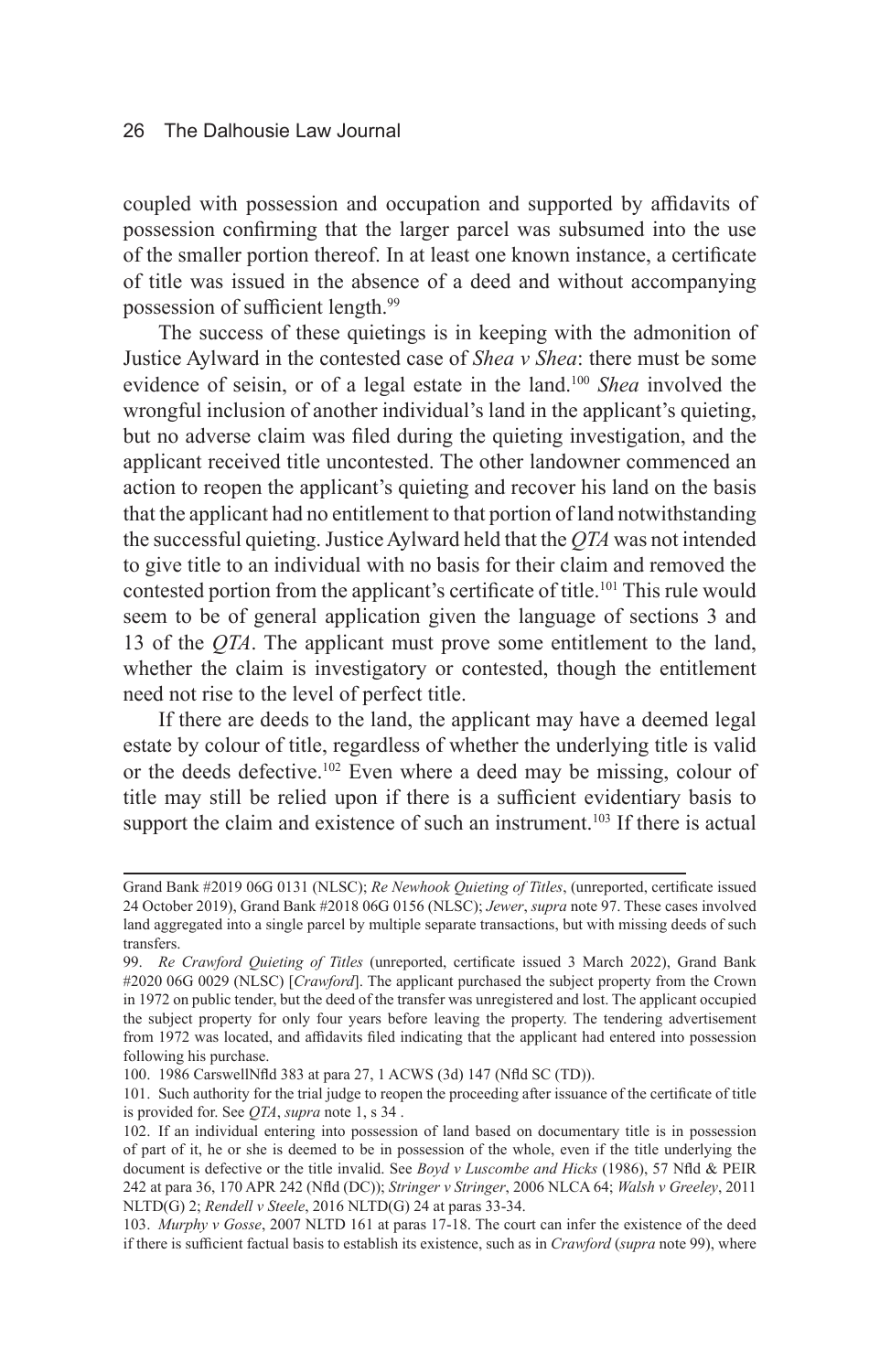possession to run out the limitation period, then the applicant may have acquired title by adverse possession regardless of documentary title. In all of the cases referenced in this article, one or the other instance applied. In taking a pragmatic approach to the evidence on an uncontested proceeding, the court can give effect to the legitimate expectations of the applicant claiming title while also complying with the standards set out in law. However, the author would go further and suggest that an individual in possession of land may still be successful on an uncontested quieting where the limitation period for their possession has not run out, as seen in the Nova Scotia Supreme Court's decision in *Downey*. *Shea* must be put into context: the decision arose in a contested proceeding rather than an uncontested investigation. The rule in *Perry v Clissold* would apply to an individual in possession, and the court can address limitation period concerns by requiring additional notice under section 12 of the Act. The *Shea* case is authority preventing an illegitimate "land grab," whereby an individual attempts to seek title to land for which they have no legitimate claim, and an issued certificate of title may be vulnerable on that basis. It does not stand for a hard and fast requirement that an applicant run out the full limitation period to obtain a perfected legal estate in the land. Depending on the context of the application, the applicant's title may be presumed by acquiescence or based on some other evidence that the legal titleholder has satisfactorily given title to the applicant. The approach at the uncontested level must always be contextual, but the court must also be satisfied that anyone with a potential adverse claim has been duly notified.104 Failure to pursue an adverse claim where notice has been served should give rise to a presumption that the applicant is indeed entitled to the land and has an accepted legal estate in same.

As can be seen from the foregoing examples, courts have not elected to impose technical requirements for compliance with legal title where such steps are perfunctory. The Court of Appeal has endorsed such an approach, holding in *Dyer Estate* that "judicial economy is a good reason for an efficient procedure that is also fair."105 This approach should be borne in mind in every quieting: the court need not stand in the way of advancing a meritorious claim on its own motion and insist on strict compliance with legalistic requirements where no harm or prejudice is occasioned thereby.

104. *Downey*, *supra* note 66 at paras 27-28.

the public tendering advertisement was filed, with accompanying affidavits confirming the applicant entered into possession. Continued possession may be sufficient as well: see cases at *supra* note 98. In such cases, service on the prior owner can address any concerns about missing title documents, if a prima facie claim of title is made out by the applicant.

<sup>105.</sup> *Dyer Estate*, *supra* note 12 at para 36.